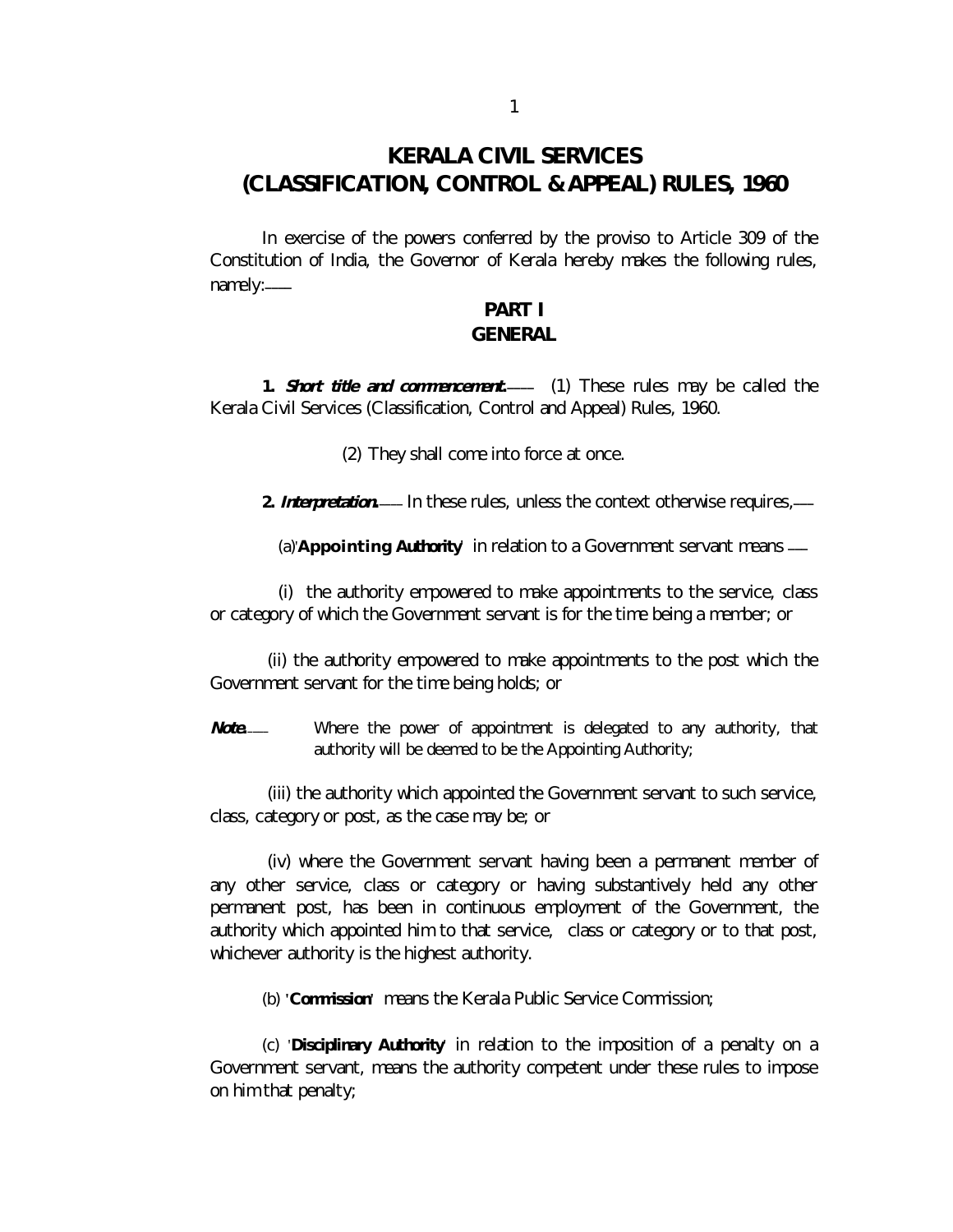(d) **'Government servant'** means a person who is a member of a service, State or Subordinate or who holds a civil post under the Kerala Government and includes any such person on foreign service or whose services are temporarily placed at the disposal of any other Government – Central or State – or a local or other authority and also any person in the service of any other Government – Central or State – or a local authority whose services are temporarily placed at the disposal of the Kerala Government;

(e) **'Schedule'** means the schedule to these rules;

(f) **'Services'** means a group of persons classified by the State Government as a State or Subordinate Service, as the case may be.

*Note*<sub>*-*</sub> Where the context so requires, 'service' means the period during which a person holds a post or is a member of a service as defined in these rules.

**3.** *Application. \_\_\_\_* (1) These rules shall apply to all Government servants, except,

(a) persons belonging to the All India Services;

(b) persons in casual employment;

(c) persons subject to discharge from service without notice or on less than one month's notice; and

(d) persons for whose appointment and other matters covered by these rules special provision is made by or under any law for the time being in force in regard to the matters covered by such law.

(2) Notwithstanding anything contained in sub-rule (1) these rules shall apply to every person temporarily transferred to a service or post coming within exception (c) in sub -rule (1) to whom, but for such transfer these rules would apply.

(3) Notwithstanding anything contained in sub-rule (1) the Government may by order exclude from the operation of all or any of these rules any Government servant or class of Government servants.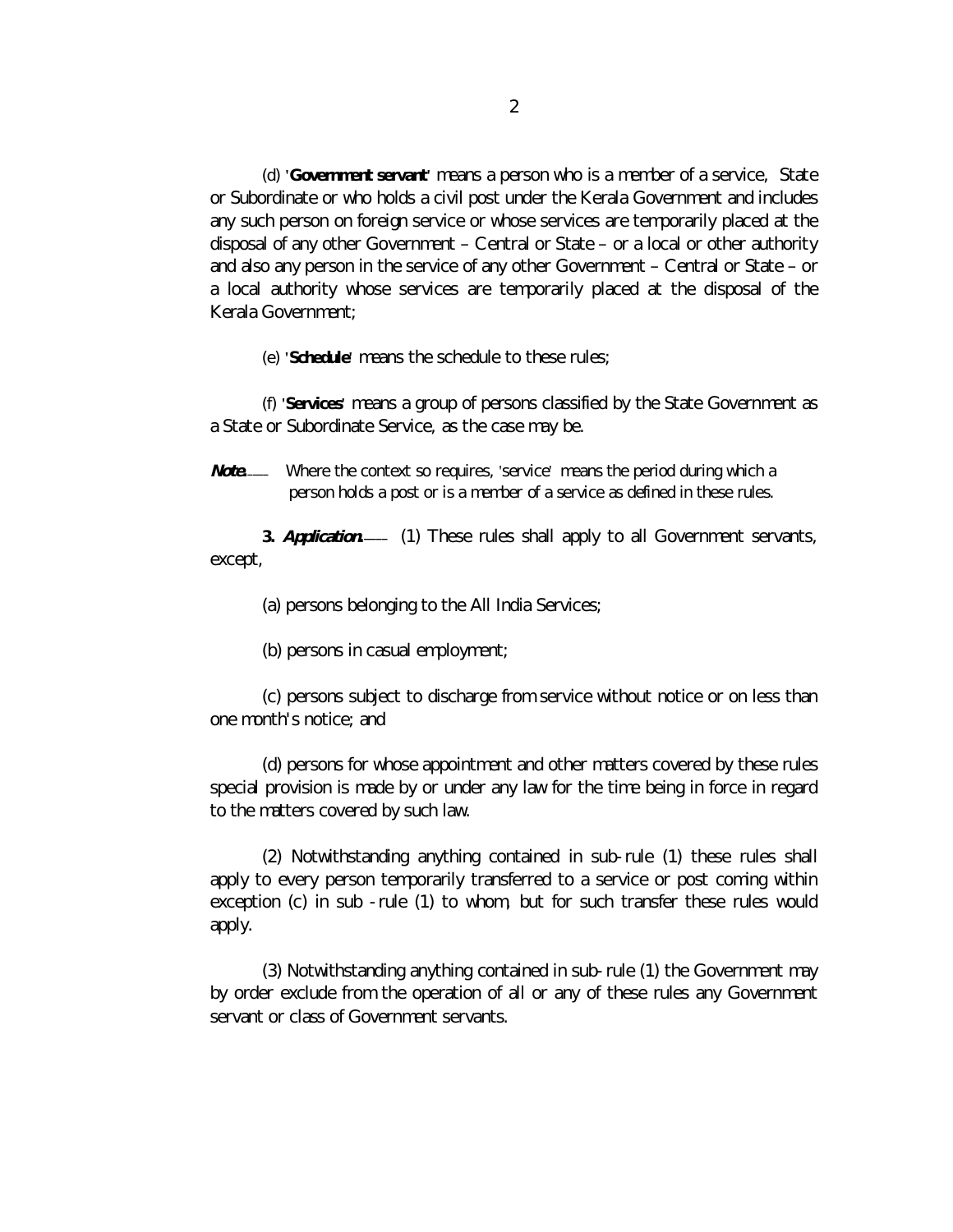(4) If any doubt arises -

(a) whether these rules or any of them apply to any person; or

(b) whether any person to whom these rules apply belong to a particular service, the matter shall be referred to the Government whose decision thereon shall be final.

4. **Special provision by agreement**. Where it is considered necessary to make special provisions in respect of a Government servant inconsistent with any of these rules, the Government may, by agreement with such Government servant, make such special provisions and thereupon these rules shall not apply to such Government servant to the extent to which the special provisions so made are inconsistent therewith.

**5.** *Protection of rights and privileges conferred by any agreement. \_\_\_\_* Nothing in these rules shall operate to deprive any Government servant of any right or privilege to which he is entitled by the terms of any agreement subsisting between such person and the Government at the commencement of these rules.

# **PART II CLASSIFICATION**

**6.** *Classification.* The services, the members of which are subject to these rules shall be classified as follows :

- (i) The State Services; and
- (ii) The Subordinate Services.

**7.** *State Services.* The State Services shall consist of the services included in Schedule – I.

**8.** *Subordinate Services. \_\_\_\_* The Subordinate Services shall consist of the services included in Schedule – II

# **PART III APPOINTING AUTHORITIES**

**9.** *Appointing Authorities. \_\_\_\_* All appointments to State and Subordinate Services shall be made by the Government: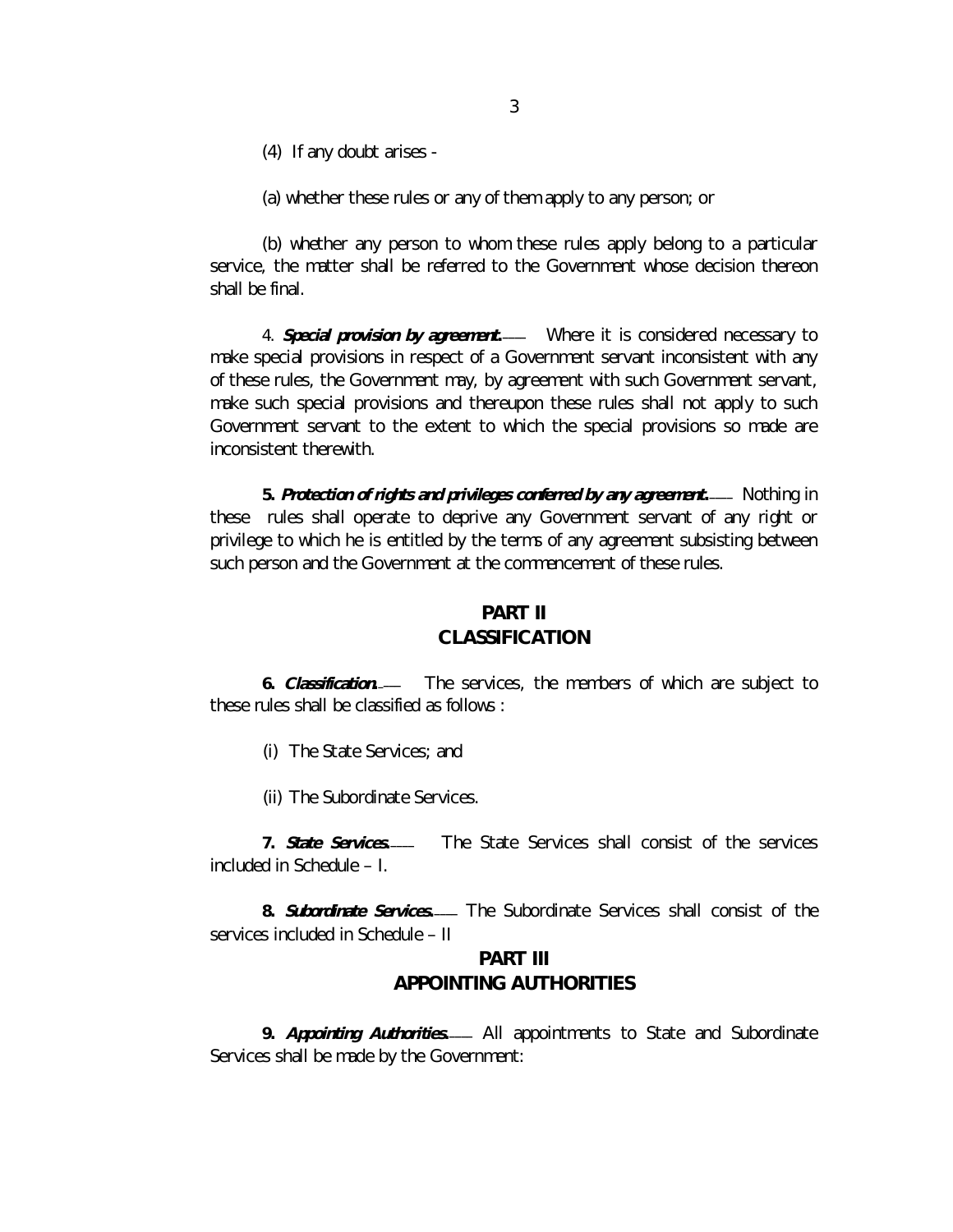Provided that the Government may, by general or special orders or rules and subject to such conditions as they may specify, delegate to any other Authority the power to make such appointments.

# **PART IV SUSPENSION**

10. *Suspension.*—— (1) The appointing authority or any authority to which it is subordinate or any other authority empowered by the Government in that behalf may at any time place a Government servant under suspension.

(a) where a disciplinary proceedings against him is contemplated or is pending, or

(b) where a case against him in respect of any criminal offence is under investigation or trial; or

(c) where final orders are pending in the disciplinary proceeding, if the appropriate authority considers that in the then prevailing circumstances it is necessary, in public interest, that the Government servant should be suspended from service.

Provided that the authority competent to place a member of the Kerala Civil Judicial Service or the Kerala Criminal Judicial Service under suspension shall be the High Court of Judicature.

(2) Where the order of suspension is made by an authority lower than the appointing authority, such authority shall forthwith report to the Appointing Authority, the circumstances in which the order was made.

(3) A Government servant who is detained in custody, whether on a criminal charge or otherwise, for a period exceeding forty eight hours shall be deemed to have been suspended with effect from the date of detention, by an order of the Appointing Authority or in the case of members of the Kerala Civil Judicial Service or the Kerala Criminal Judicial Service by an order of the High Court of Judicature and shall remain under suspension until further orders.

(4) Where a penalty of dismissal, removal or compulsory retirement from service imposed upon a Government servant under suspension is set aside in appeal or on review under these rules and the case is remitted for further inquiry or action or with any other directions, the order of his suspension shall be deemed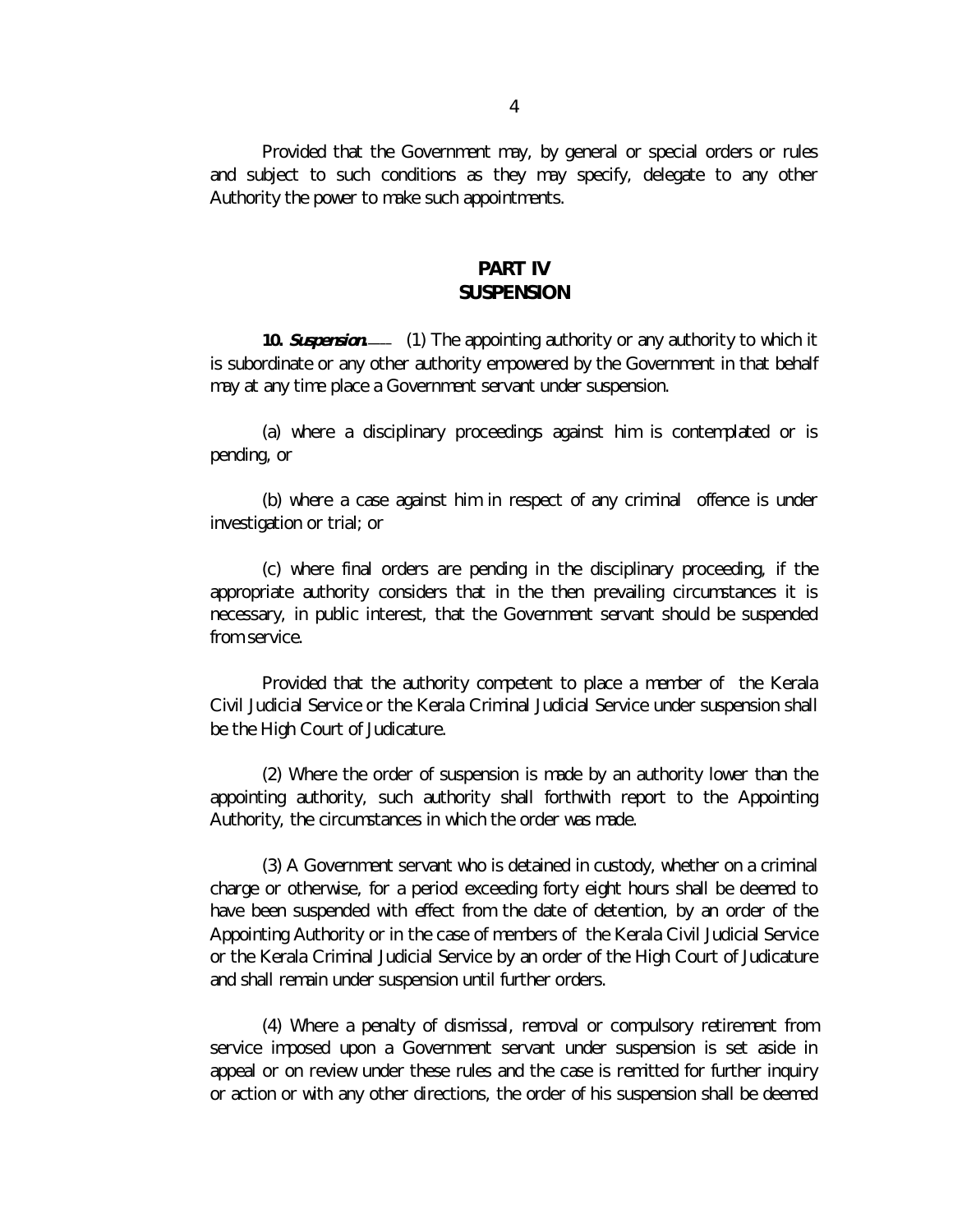to have continued in force on and from the date of the original order of dismissal, removal or compulsory retirement and shall remain in force until further orders.

(5) Where a penalty of dismissal, removal or compulsory retirement from service imposed upon a Government servant is set aside or declared or rendered void in consequence of or by a decision of a Court of Law and the disciplinary authority, on a consideration of the circumstances of the case decides to hold a further inquiry against him on the allegations on which the penalty of dismissal, removal or compulsory retirement was originally imposed, the Government servant shall be deemed to have been placed under suspension by the Appointing Authority from the date from which he was originally dismissed, removed or compulsorily retired, as the case may be, and shall continue to remain under suspension until further orders.

(6) An order of suspension made or deemed to have been made under this rule may at any time be revoked by the authority which made or is deemed to have made the order or by any authority to which that authority is subordinate.

(7) Whenever a Government servant is placed under suspension, he shall be paid such subsistence and other allowances admissible under the rules for the time being in force regulating such matters.

# **Part V DISCIPLINE**

**11.** The nature of penalties. - (1) The following penalties may, for good and sufficient reasons and as hereinafter provided, be imposed on a Government servant, namely :

- (i) Censure;
- (ii) Fine (in the case of persons on whom such penalty may be imposed under these rules);
- (iii) Withholding of increments or promotion temporarily for a specified period.

**Note** :- (1) \*\*\* \*\*\* \*\*\* \*\*\* \*\*\* \*\*\* \*\*\*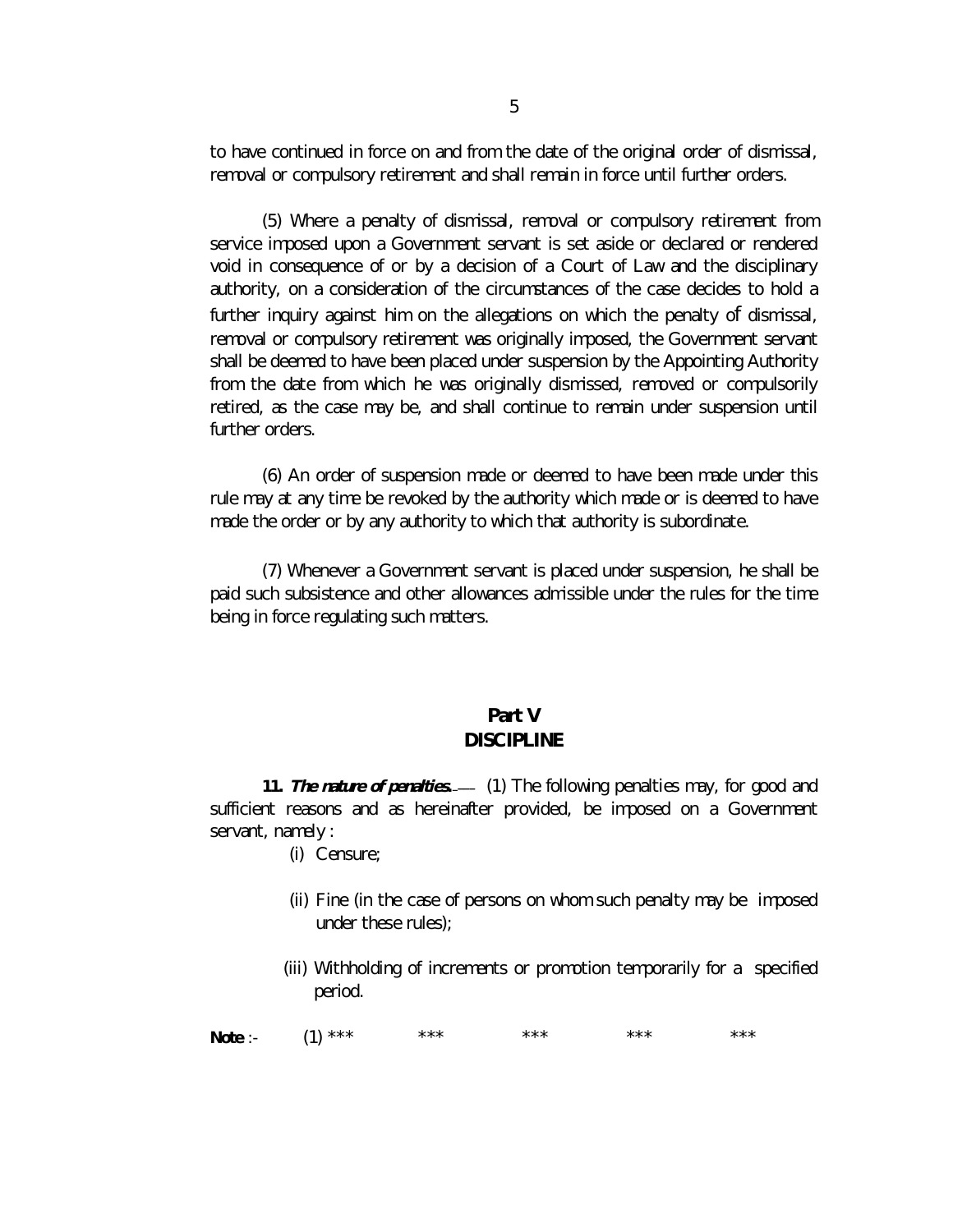- (2) Temporary period of withholding of increments shall not be less than 3 months and the temporary period of withholding of promotion shall not be less than six months and both shall not be for more than three years. If the period is not specified in the order it will be deemed to be 3 months in the case of temporary withholding of increments and 6 months in the case of temporary withholding of promotion. Temporary withholding of increments shall mean withholding of increments without cumulative effect i.e., it shall not have the effect of postponing future increments.
- (2A) The minimum period of permanent barring of increment shall not be less than one year and the maximum period shall not be for more than three years. Permanent barring of increment shall mean withholding increment with cumulative effect, i.e., it shall have the effect of postponing future increments.
	- (3) In case the order of withholding of increments cannot be given effect to the monetary value equivalent to the amount of increments ordered to be withheld will be recovered from the pay of the officer. If the officer retires from service before the recovery could be effected, the amount will be recovered from his pension or Deathcum-Retirement Gratuity.
	- (4) Withholding of promotion shall not entail loss of seniority in that grade.
	- (5) An Officer whose promotion is withheld, shall, if and when promoted to a higher grade or higher time scale subsequently, on promotion, take his place at the bottom of the higher grade or higher time scale.
	- (iv) (a) Recovery from pay of the whole or part of any pecuniary loss caused to a State Government or the Central Government or to a local authority by negligence or breach of orders ;
- (v) Reduction to a lower rank in the seniority list or to a lower grade or post or time scale whether in the same service or in another service, State or Subordinate, or to a lower stage in a time scale;
- **Note:** (1) The period of reduction shall not be less than six months and not more than five years. If the period is not specified in the order, the period of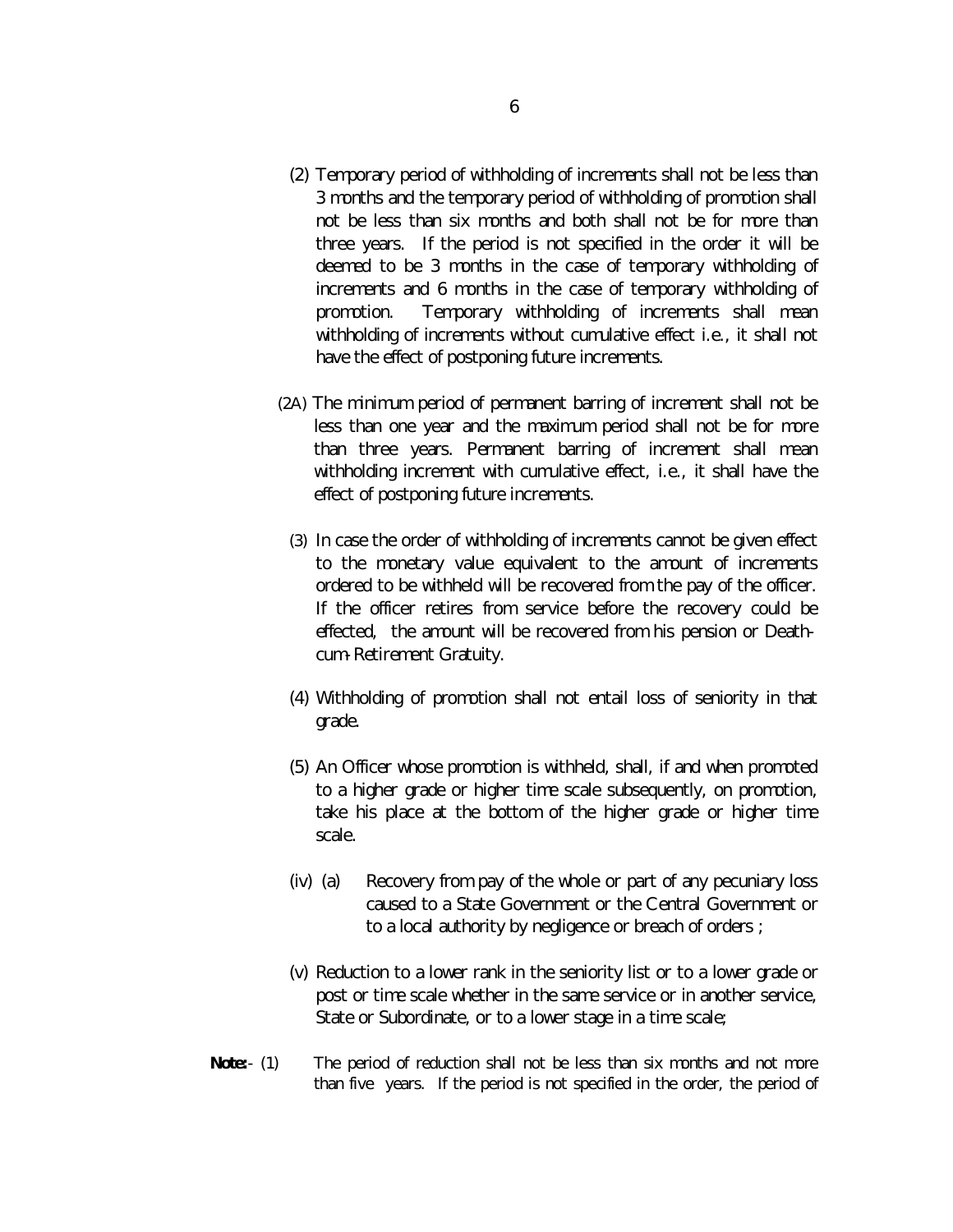reduction shall be deemed to be six months:

Provided that in the case of reduction of rank in the seniority list, such reduction shall be permanent.

- (IA) Reduction to a lower grade or post shall be to the grade or the post immediately lower to the grade or the post held by the officer, but not to a grade or post lower than the grade or post to which he was initially appointed.
- (2) Reduction to a lower stage in the time scale can be with or without the effect of postponing future increments. If no mention is made in this regard in the order of reduction, the reduction shall be deemed to be without the effect of postponing future increments.
- (3) An order of reduction to a lower post or to a lower time scale shall entail loss of seniority.
- (4) An officer so reduced shall take his place in the lower grade or in the lower time scale at the top of the list of officers in that grade or time scale. He shall be considered for promotion on the completion of the specified period of reduction. On promotion, he shall take his place at the bottom of the higher grade or higher time scale.
- (5) The previous service in the higher grade or time scale of a Government servant who has been reduced to a lower post or lower time scale shall on re-promotion to the higher grade or higher time scale count for increments, only subject to the provisions of Rule 36 of the Kerala Service Rules, Part I, Regulation 98 of the Travancore Service Regulation, Regulation 45 of the Cochin Service Regulations or Rule 29 of the Fundamental Rules, Madras, as the case may be.
- (6) Where the penalty of reduction to a lower stage in a time scale cannot be given effect to or becomes inoperative, the monetary value equivalent to the amount of reduction ordered shall be recovered from the pay of the officer and in case, the officer retires service before the amount could be recovered, the same may be recovered from his pension or Death-cum- Retirement Gratuity.
- (vA) Withholding of increments with cumulative effect.
- **Explanation.** In case stoppage of increment with cumulative effect cannot be given effect to, the monetary value equivalent to three times the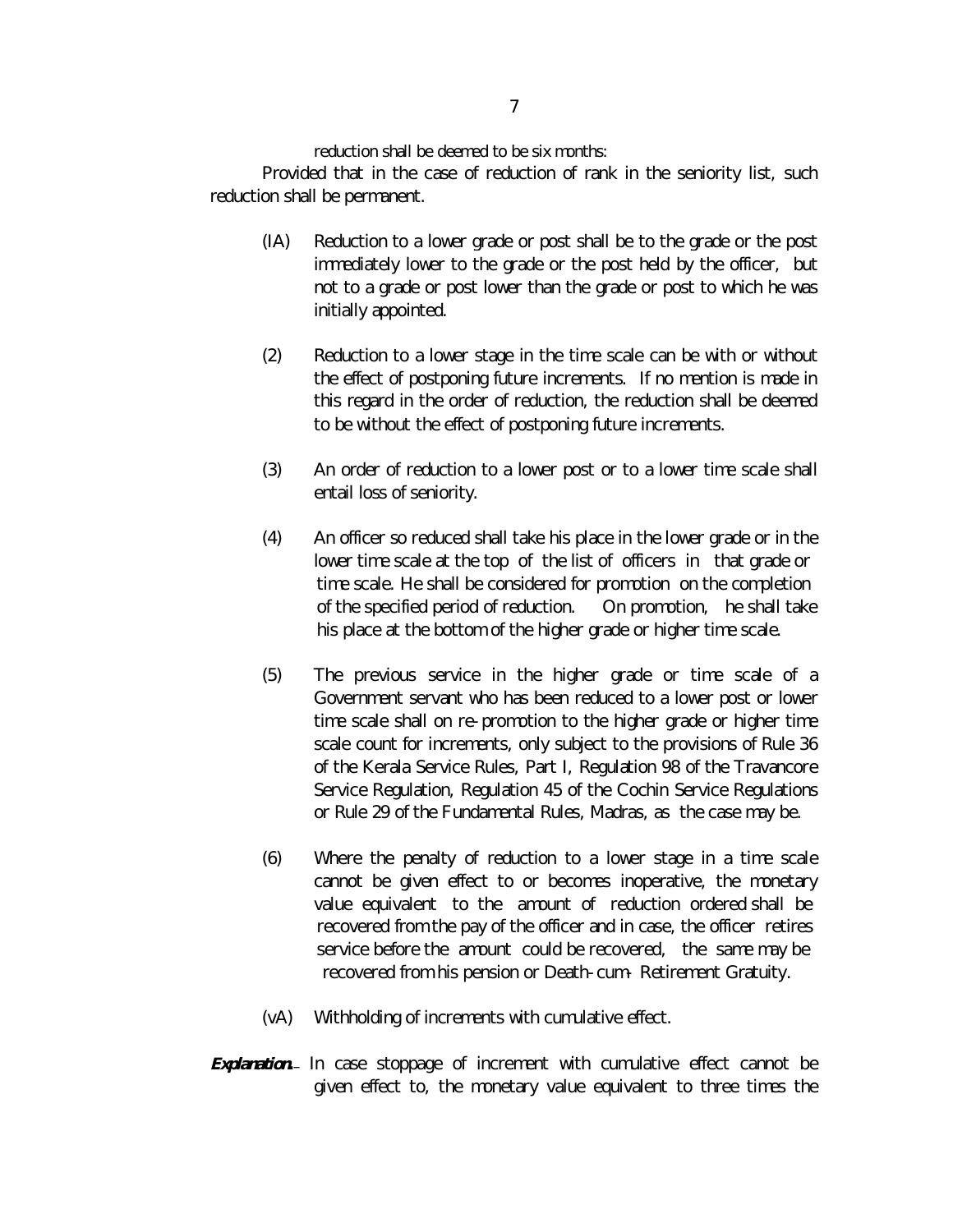amount of increments ordered to be withheld may be recovered.

- (vi) Compulsory retirement;
- (vii) Removal from the Civil Service of the State Government which shall not be a disqualification for future employment unless otherwise directed specifically:
- (viii) Dismissal from the Civil Service of the State Government which shall ordinarily be a disqualification for future employment.
- (ix) Reduction of pension.
- **Note:** The penalty of reduction of pension shall be imposed in such a manner that pension will not be reduced to nothing or to a nominal amount.
- Explanation.- The following shall not amount to a penalty within the meaning of this rule.
	- (i) Withholding of increments of a Government servant for failure to pass a departmental examination or consequential to the extension of probation in accordance with the rules or orders governing the service or post or the terms of his appointment;
	- (ii) Stoppage of a Government servant at the efficiency bar in the timescale on the ground of his unfitness to cross the bar;
	- (iii) Non-promotion whether in an officiating or substantive capacity of a Government servant, after consideration of his case, to a higher grade or post, for promotion to which he is eligible;
	- (iv) Reversion to a lower service, category, class, grade or post of a Government servant officiating in a higher service, category, class, grade or post on the ground that he is considered, after trial, to be unsuitable for such higher service, category, class, grade or post or on administrative grounds unconnected with his conduct;
	- (v) Reversion to his previous service, category, class, grade or post of a Government servant appointed on probation to another service, category, class, grade or post during or at the end of the period of probation in accordance with the terms of his appointment or the rules and orders governing probation;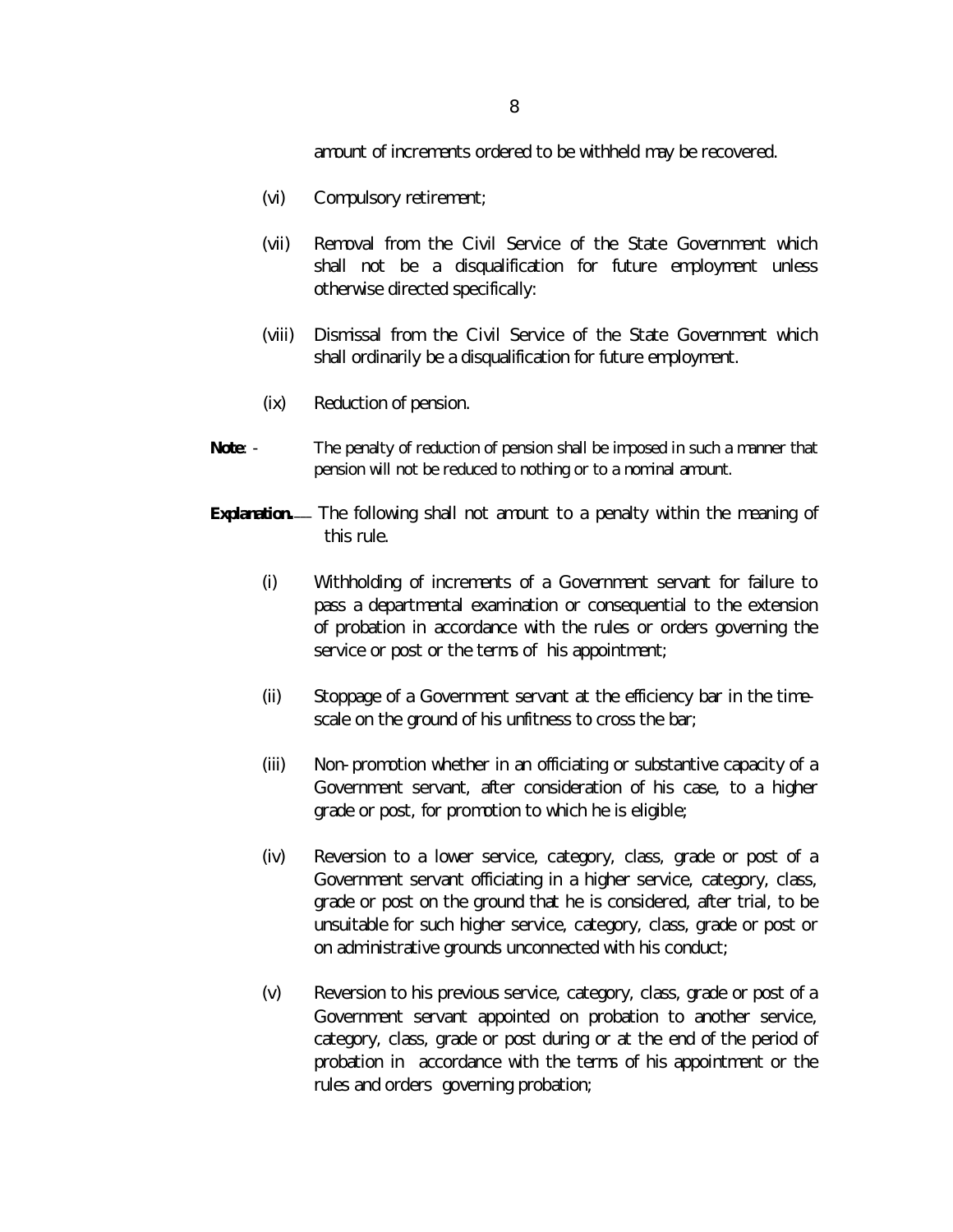- (vi) Replacement of the services of a Government servant whose services have been borrowed from the Central Government or another State Government or a local authority at the disposal of the authority which had lent his services;
- (vii) Compulsory retirement of a Government servant in accordance with the provisions relating to his superannuation or retirement;
- (viii) *Termination of services*. *\_\_\_* (a) of a Government servant appointed on probation, during or at the end of the prescribed or extended period of probation, in accordance with the terms of his appointment or the rules and orders governing probation; or
- (b) of a Government servant employed under agreement, in accordance with the terms of such agreement; or
- (c) of a Government servant appointed otherwise than under contract to hold a temporary appointment on the expiration of the period of appointment; or
- (d) of a Government servant under Rule 24, Part I, Kerala Service Rules; or
- (e) of a Government servant under Rule 96 A, Part I, Kerala Service Rules.
- (2) The penalty of fine as such shall be imposed only on members of the Kerala Last Grade Service, members of the Kerala Part-time Contingent Service, Warders of the Jail Department and Villagemen. The infliction of very heavy fines and frequent infliction of small fines shall be avoided.
- **Note***.* Sub rule (2) of this rule shall be deemed to have come into force with effect on and from the 1<sup>st</sup> day of January 1966.

**12.** *Imposition of special penalties in certain cases. \_\_\_* Notwithstanding anything contained in Rule 11, any of the penalties mentioned in column (2) of the Appendix to these rules may be imposed on the holders of the posts in the Kerala Jails Service and the Kerala Jails Subordinate Service, specified in the corresponding entry in column (1) by the authorities specified in the corresponding entry in column (3) thereof.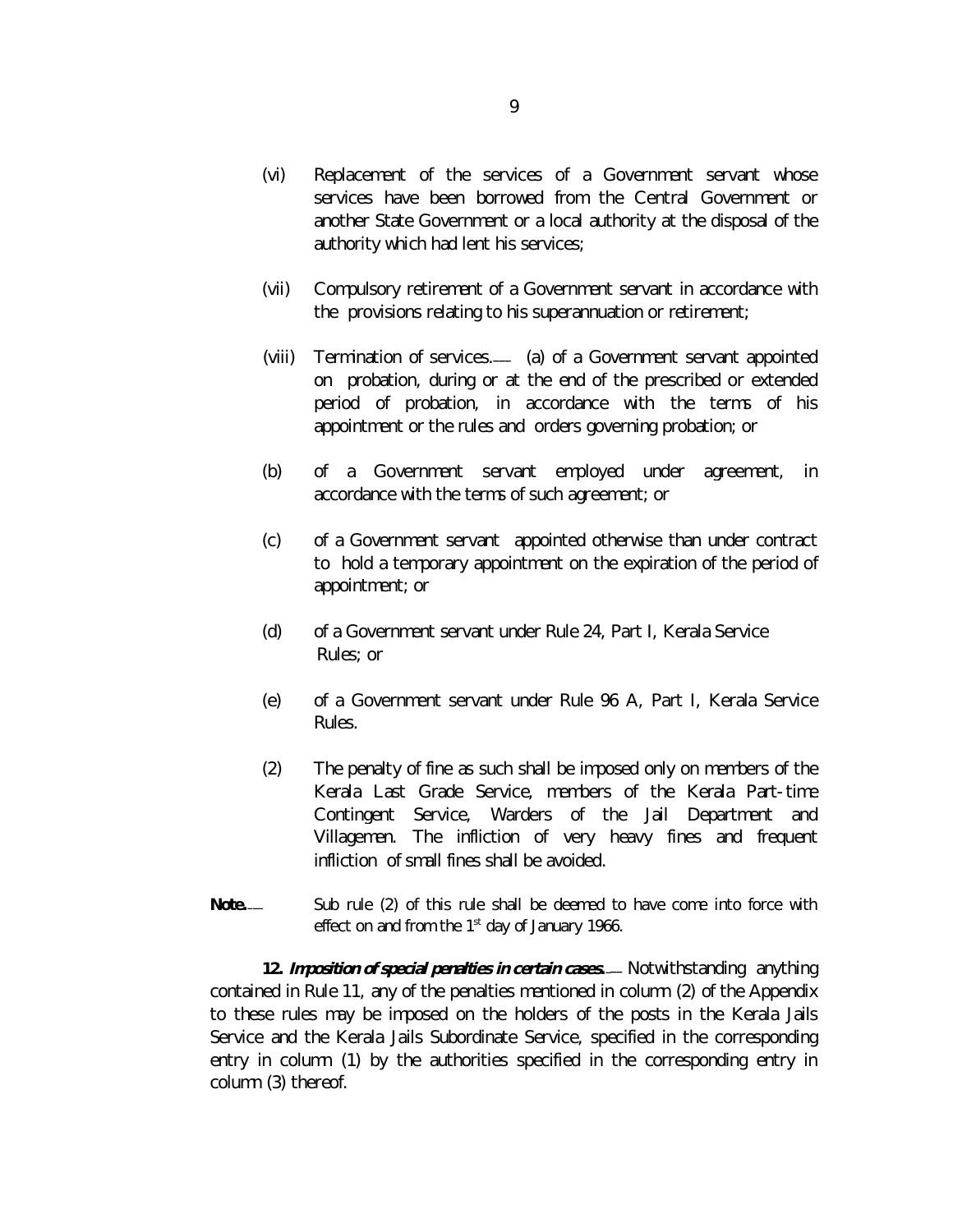**13.** *Disciplinary authorities. \_\_\_* (1) The Government may impose any of the penalties specified in terms (i) and (iii) to (viii) of rule 11(1) on members of the State Services:

Provided that the authority competent to impose the penalties specified in items (i), (iii), (iv),  $(v)$ ,  $(v)$ ,  $(v)$ ), (vii) and (viii) of sub-rule (1) of rule 11 on the members of the Kerala Civil Judicial Service other than Munsiffs, or the members of the Kerala Criminal Judicial Service other than Judicial Magistrates of the Second Class, shall be the High Court:

Provided further that the authority competent to impose the penalties specified in items (vi), (vii) and (viii) of sub-rule (1) of rule 11 on District Judges or Munsiffs or Judicial Magistrates of the Second Class shall be the Governor.

Provided also that the Governor shall exercise the power conferred by the foregoing proviso after obtaining a report by the High Court:

Provided further that in the case of Tahsildars in the Revenue Department, the authority competent to impose the penalties specified in terms (i), (iii), (iv), (v) and (vA) of sub-rule (1) of the Rule 11 shall be the Collector of the District concerned and the authority competent to impose the penalties specified in items (vi), (vii) and (viii) of the said sub-rules shall be the Board of Revenue:

Provided further that in the case of Assistant Public Prosecutors Grade II, the authority competent to impose the penalties of censure, withholding of increments, or promotions temporarily and recovery from pay specified in Rule 11 (1) shall be the Collector of the District concerned:

Provided further that the Government may by general or special order, delegate to Heads of Departments, Collectors or other authorities as may be specified by the Government in the order, their power to impose the penalties of-

- (a) Censure and
- (b) Withholding of increments, temporarily, on all members of the State Services serving under them and in the case of the members of the State Services holding the lowest ranks, serving under them, in addition to the above penalties, the penalties of,
- (c) recovery from pay of the whole or part of any pecuniary loss caused to a State Government or the Central Government or to a local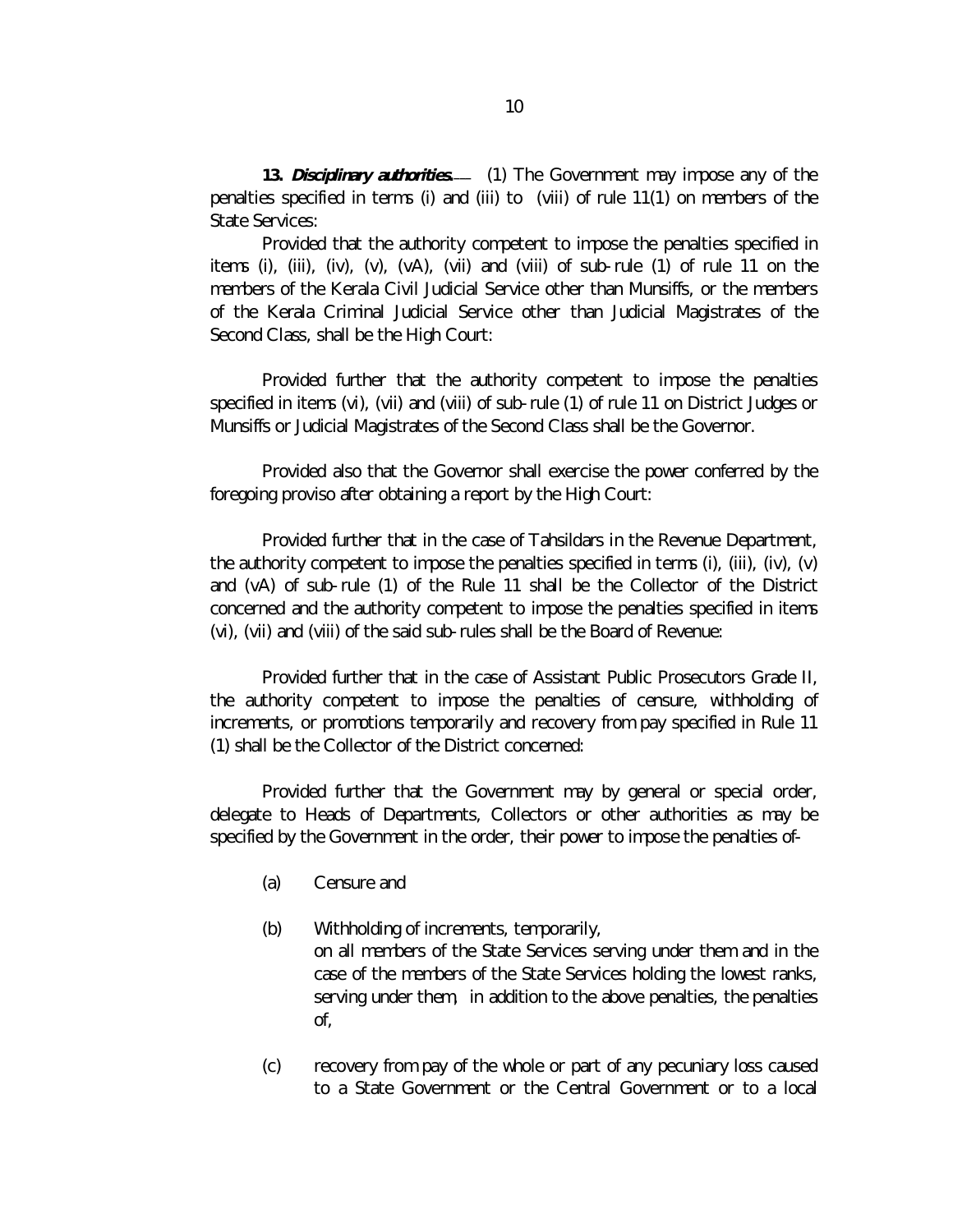authority by negligence or breach of orders,

(d) recovery from pay to the extent necessary of the monetary value equivalent to the amount of increments ordered to be withheld where such an order cannot be given effect to,

subject to-

(1) the condition that from the orders passed by Heads of Departments, Collectors or other authorities in exercise of the powers so delegated, a revision shall lie to the Government.

(2) the condition that such delegation shall not enable the Heads of Departments, Collectors or other authorities so empowered to impose the punishment of recovery from pay in cases where they are not competent to impose the said penalty on any member of a subordinate service working under them, and any other condition as may be specified in the order:

Provided further that*\_\_\_*

(a) in the case of Taluk Supply Officers, City Rationing Officers, Special Tahsildars and Superintendents of the Civil Supplies Department, the authority competent to impose the penalty specified in items  $(v)$ ,  $(vA)$  of sub-rule (1) of Rule 11 shall be the Director of Civil Supplies/Commissioner of Civil Supplies and the authority competent to impose the penalties specified in items (vi), (vii) and (viii) of sub-rule (1) of Rule 11 shall be the Board of Revenue and

(b) in the case of District Supply Officers, Assistant Secretaries and the Officers of the rank of District Supply Officers in the Civil Supplies Department, the authority competent to impose the penalties of censure and withholding of increments temporarily and the penalty specified in item (iv) of sub-rule (1) of Rule 11 shall be the Board of Revenue.

Provided further that in the case of Superintendents, Circle Inspectors and Managers of the Kerala Excise and Prohibition Service, the authority competent to impose the penalties specified in items (i), (iii), (iv), (v), (vA), (vi), (vii) and (viii) of sub-rule (1) of Rule 11 shall be the Board of Revenue:

Provided also that any of the penalties specified in column (1) of the Table below may be imposed on the Sales Tax Officers in the Agricultural Income Tax and Sales Tax Department by the authority specified in the corresponding entry in column (2) thereof.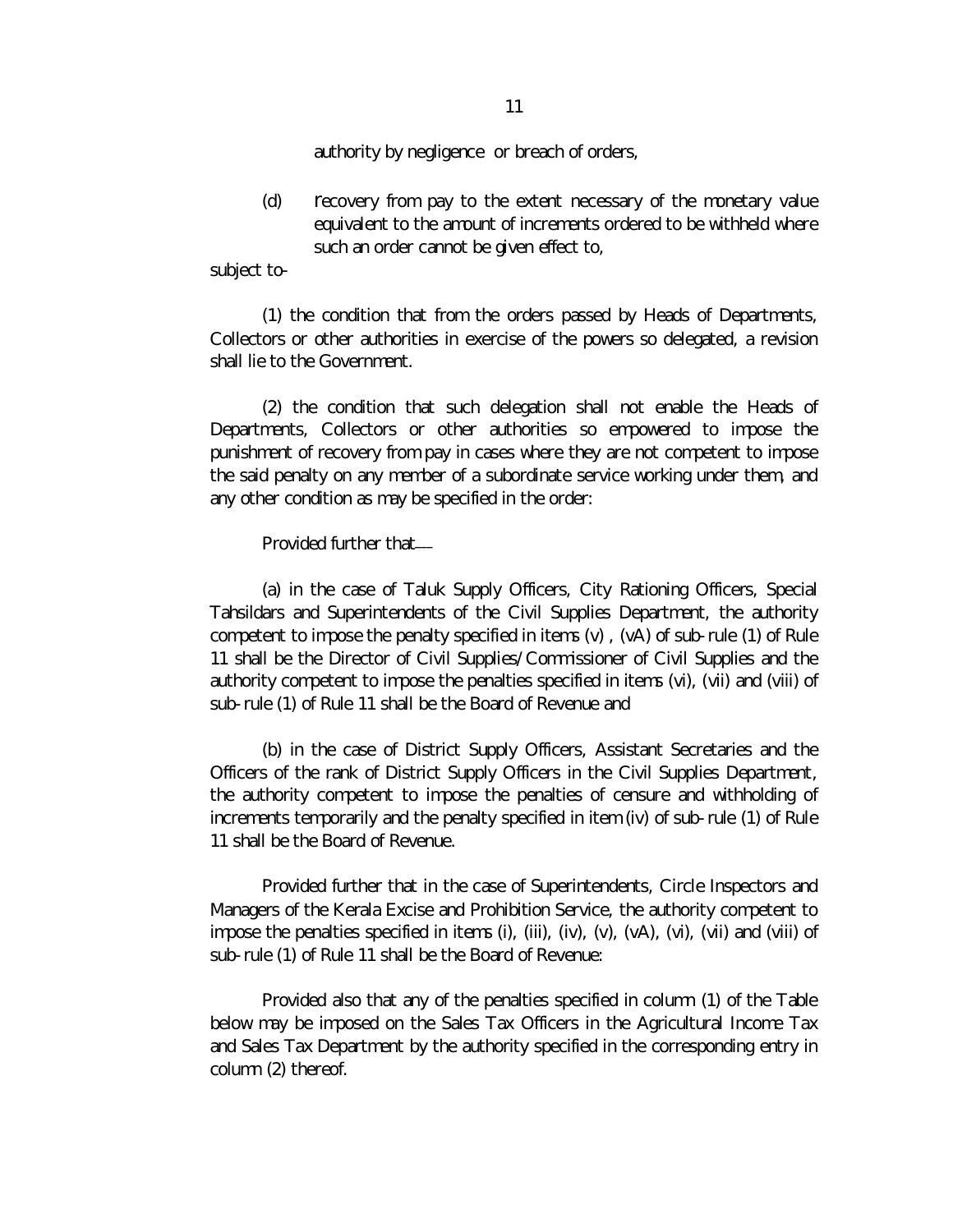| Penalties                          | Authority Competent to impose the<br>penalties |  |  |  |
|------------------------------------|------------------------------------------------|--|--|--|
| (1)                                | (2)                                            |  |  |  |
| Penalties specified in items (1),  | Deputy Commissioner concerned of the           |  |  |  |
| (iii) and (iv) of rule $11(1)$     | the Agricultural Income Tax and Sales          |  |  |  |
|                                    | <b>Tax Department</b>                          |  |  |  |
| Penalties specified in items (v)   | Deputy Commissioner concerned of the           |  |  |  |
| and $(vA)$ of rule 11 $(1)$        | Agricultural Income Tax and Sales Tax          |  |  |  |
|                                    | Department or the Board of Revenue             |  |  |  |
| Penalties specified in items (vi), | Board of Revenue                               |  |  |  |
| (vii) and (viii) of rule $11(1)$   |                                                |  |  |  |

(1a) The authority which may impose the penalty of reduction of pension on a member of a State Service or of a Subordinate Service shall be the Government or the authority competent to sanction the pension of the officer.

- (2) (a) The authority which may impose the penalties of,
	- (i) Censure;
	- (ii) Fine;
	- (iii) Withholding of increments temporarily on a member of Subordinate Service shall be his immediate superior Gazetted Officer or any higher authority.
		- (b) The authority which may impose the penalties of,
		- (i) Recovery from pay;
		- (ii) Withholding of promotion temporarily;
		- (iii) Reduction to a lower rank in the seniority list or to a lower grade or post or time-scale, whether in the same service or in another service, or to a lower stage in a time-scale;

#### **TABLE**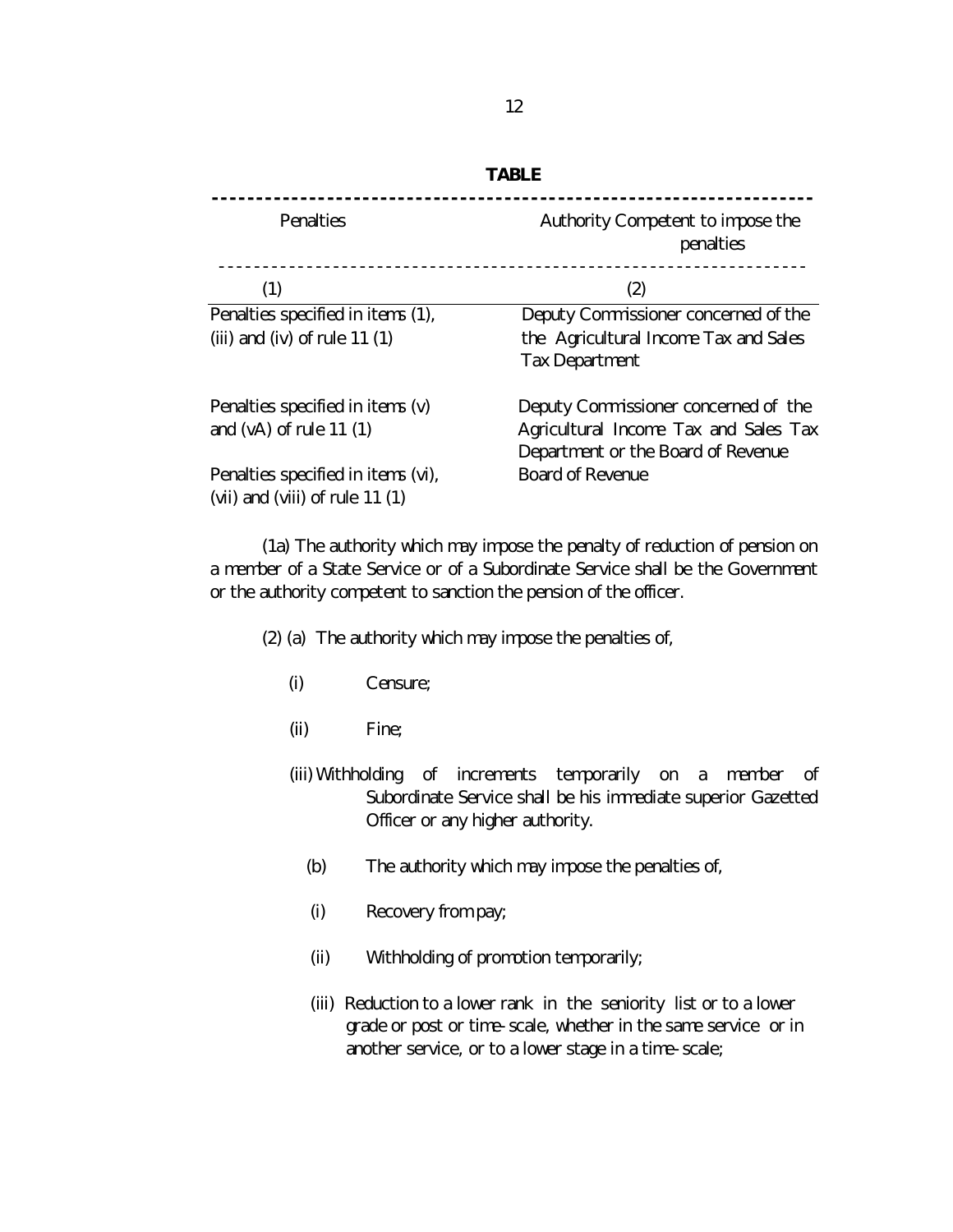- (iv) Compulsory retirement;
- (v) Removal from the Civil Service of the State Government; and
- (vi) Dismissal from the Civil Service of the State Government; on a member of a Subordinate Service shall be the appointing authority or any higher authority:

Provided that the District Collectors in their respective jurisdictions shall be competent to impose the punishments specified in this clause on the members of the subordinate services employed in the Harijan Welfare Department, other than those employed in the Office of the Director of Harijan Welfare:

Provided further that the District Collectors in their respective jurisdictions shall be competent to impose the penalties specified in clauses (a) and (b) of this sub- rule except penalties specified in items (v) and (vi) of clause (b) on members of the Subordinate Services employed in the Civil Supplies Department, other than those employed in the Office of the Board of Revenue (Civil Supplies):

Provided also that the District Collectors in their respective jurisdictions shall be competent to impose the penalties specified in items (i), (ii), (iii) and (iiiA) of clause (b) on Deputy Tahsildars:

Provided also that the District Collectors in their respective jurisdictions shall be competent to impose the penalties specified in this clause on members of the Subordinate Services of the Survey and Land Records Department who are under their administrative control:

Provided also that the District Collectors in their respective jurisdictions shall be competent to impose the penalties specified in clause (a) and items (i) and (ii) of clause (b) of this sub-rule on members of the Subordinate Services working under the Tahsildar, Land Tribunals:

Provided also that the Deputy Commissioners of the Agricultural Income Tax and Sales Tax Department shall be competent to impose the penalty of withholding of promotion and the penalties specified in items (iv),  $(v)$ , and  $(v)$  of sub-rule (1) of rule 11 on the Assistant Sales Tax Officers working under them:

Provided also that the Director of Coir Development and the Director of Handlooms shall be competent to impose the penalty specified in item (i) of clause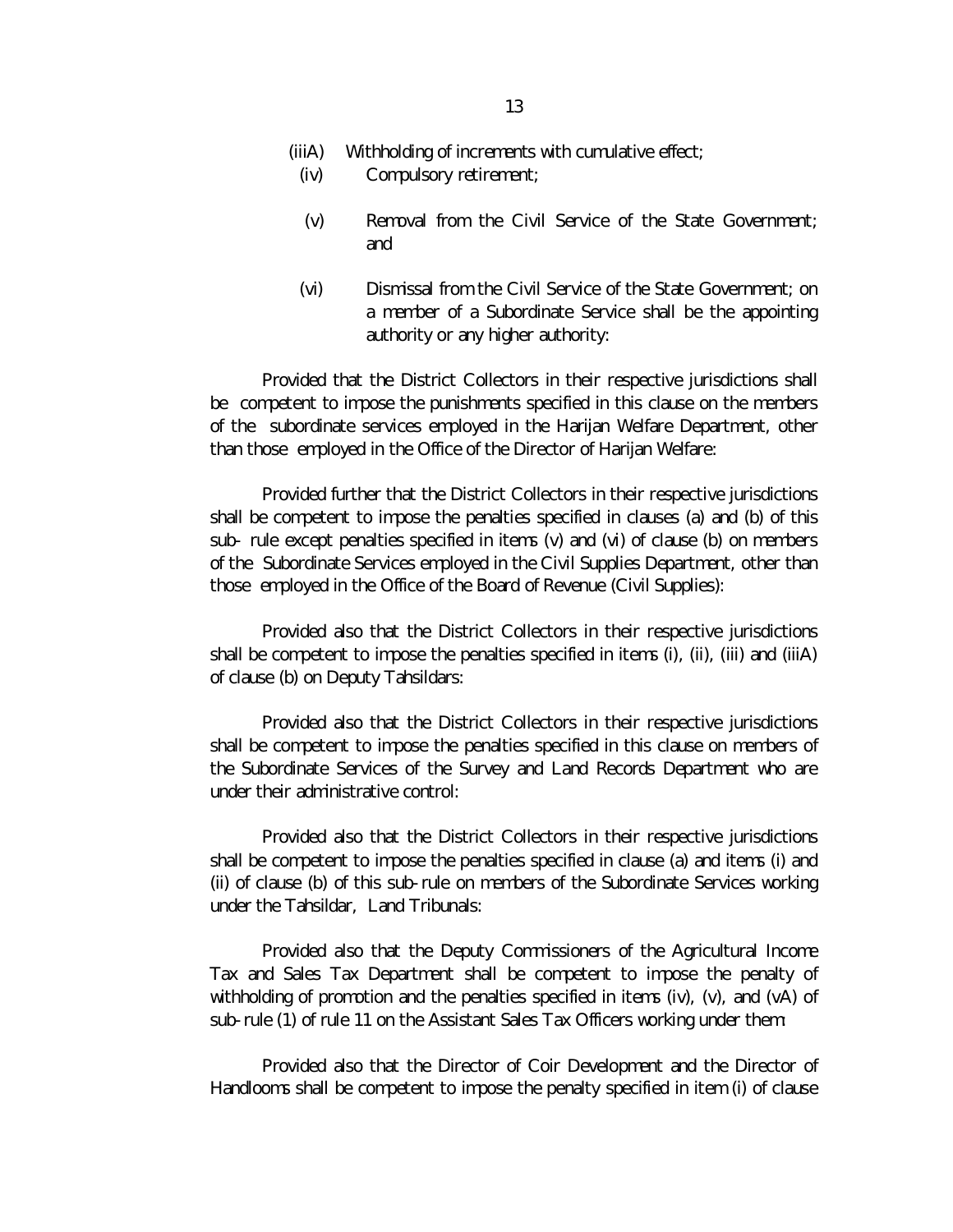- (3) Where in any case a higher authority has imposed or declined to impose a penalty under this rule, a lower authority shall have no jurisdiction to proceed under this rule in respect of the same case.
- (4) The order of a higher authority imposing or declining to impose in any case a penalty under this rule shall supersede any order passed by a lower authority in respect of the same case.

**14.** *Authority to impose penalty when promoted or transferred. \_\_\_* (1) Where on promotion or transfer, a member of a service in a class, category or grade is holding an appointment in another class, category or grade thereof or in another service, State or Subordinate, no penalty shall be imposed upon him in respect of his work or conduct before such promotion or transfer except by an authority competent to impose the penalty up on a member of the service in the latter class, category, grade or service, as the case may be.

(2) Where a person has been reverted or reduced from a State to a Subordinate Service, or from one service to another or from one class, category or grade of a service to another class, category or grade thereof, no penalty shall be imposed upon him in respect of his work or conduct while he was a member of the service, class, category or grade, as the case may be, from which he was reverted or reduced, except by an authority competent to impose the penalty upon a member of such service, class, category or grade, as the case may be.

**14A.** *Authority to impose punishment on members appointed from the service of*  **Local Authority.**— Where a person in the service of a Local Authority is appointed in Government service, it shall be lawful to impose on him penalties under these rules in respect of his work or conduct while he was a member in the service of a Local Authority, by an authority competent to impose such penalties on a Government servant of the same service, class, category or the grade to which he is appointed or subsequently promoted.

**14B**. Notwithstanding anything contained in rule 13, where disciplinary proceedings against a member of any service, transferred from a post under one disciplinary authority to a post under a different disciplinary authority becomes necessary in respect of any act or omission on his part while serving in the former post, such disciplinary proceedings may also be initiated and/or continued and any penalties specified in items (i) to (iv) of rule 11 (1) imposed by the authority who would have been competent but for his transfer to initiate or continue the proceedings. The authority so initiating or continuing such disciplinary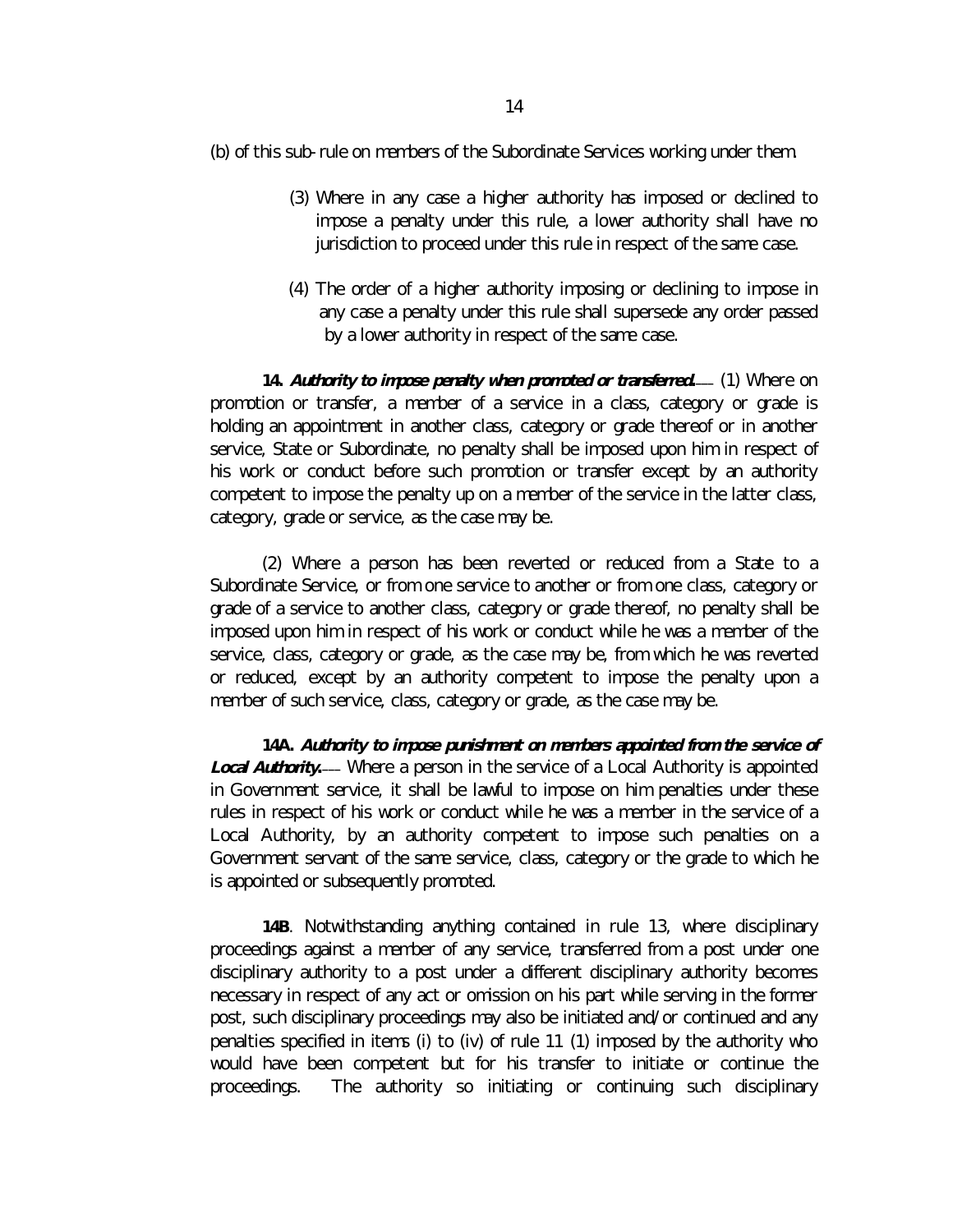proceedings shall intimate the fact forthwith to the disciplinary authority competent to initiate disciplinary proceedings against him after his transfer and such authority shall on receipt of such information refrain from taking any disciplinary action against the member of the service in respect of the same act or omission:

Provided that in the case of transfer of a member on promotion to a higher grade or post only the authority competent to impose the penalty on a member of such higher grade or post shall be entitled to initiate or continue such disciplinary proceedings.

**15.** *Procedure for imposing major penalties. \_\_\_* (1) Without prejudice to the provisions of the Public Servants (Inquiry) Act, 1850 (Central Act XXXVII of 1850), and the Public Servants (Inquiries) Act, 1122 (Act X1 of 1122), no order imposing on a Government servant any of the penalties specified in items (v) to (ix) of rule 11 (1) shall be passed except after an inquiry held as far as may be, in the manner hereinafter provided.

(2) (a) Whenever a complaint is received, or on consideration of the report of an investigation, or for other reasons, the disciplinary authority of the appointing authority or any other authority empowered by Government in this behalf is satisfied that there is a *prima facie* case for taking action against a Government servant, such authority shall frame definite charge or charges which shall be communicated to the Government servant together with a statement of the allegations on which each charge is based and of any other circumstances which it is proposed to take into consideration in passing orders on the case. The accused Government servants shall be required to submit within a reasonable time to be specified in that behalf a written statement of his defence and also to state whether he desires to be heard in person. The Government servant may on his request be permitted to peruse or take extracts from the records pertaining to the case for the purpose of preparing his written statement; provided that the disciplinary or other authority referred to above may, for reasons to be recorded in writing, refuse him such access, if in its opinion such records are not strictly relevant to the case or it is not desirable in the public interest to allow such access. After the written statement is received or if no such statement is received within the time allowed, the authority referred to above may, if it is satisfied that a formal enquiry should be held into the conduct of the Government servant, forward the record of the case to the authority or officer referred to in clause (b) and order that a formal enquiry may be conducted.

(b) The formal enquiry may be conducted by**,-**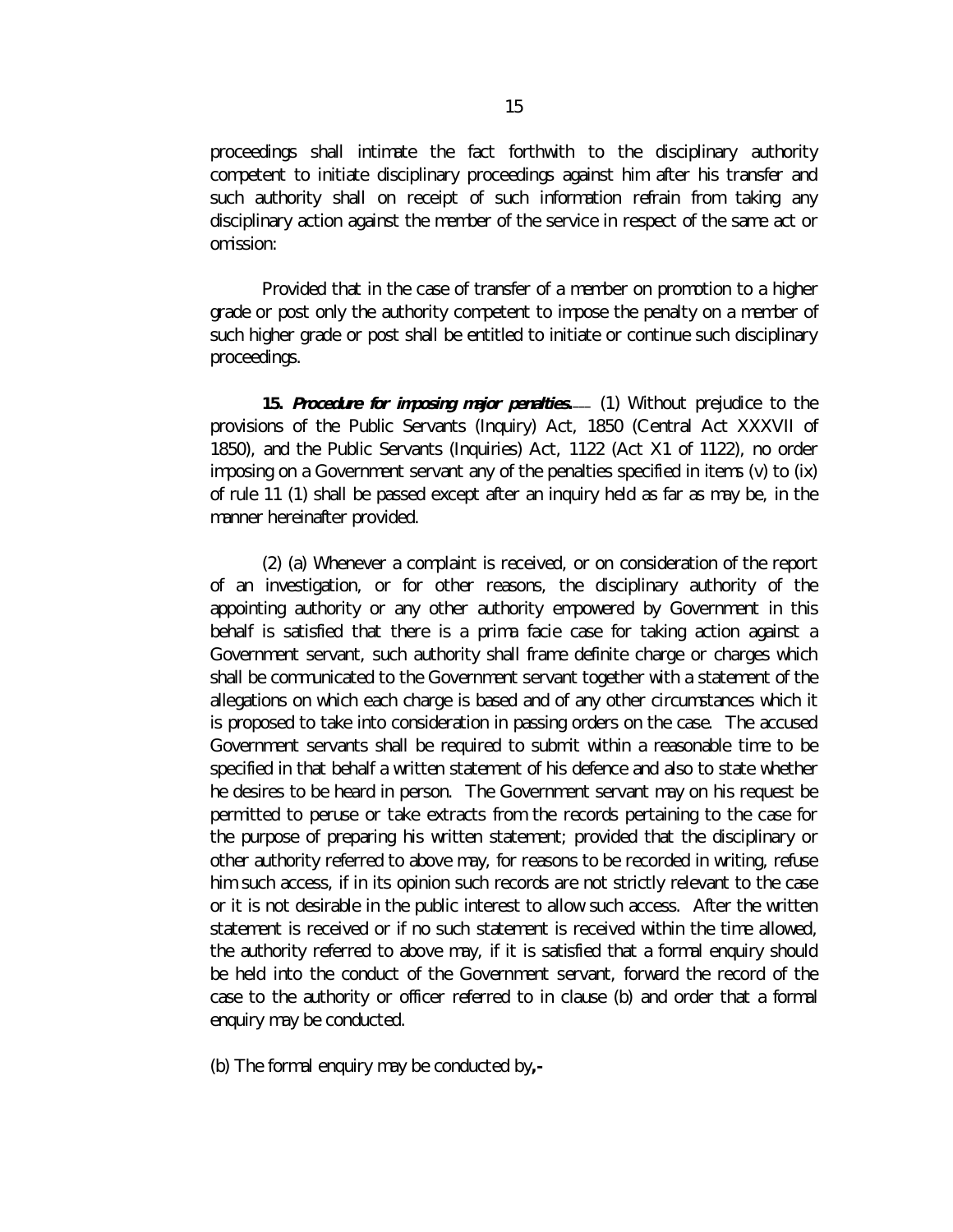- (i) the Government;
- (ii) the appointing authority;
- (iii) the disciplinary authority;
- (iv) the Head of the Department or any Officer of the Department empowered by the appointing authority or the Head of the Department; or
- (v) a special officer or tribunal appointed by the Government for the purpose or a tribunal generally appointed for making inquiries into the conduct of Government servants:

Provided that the formal enquiry in respect of a member of the Kerala Civil Judicial Service or the Kerala Criminal Judicial Service or a District Judge shall be conducted by the High Court or any other authority appointed by the High Court in this behalf.

"Provided further that the Complaints committee constituted in each Department/Office/Institution for inquiring into complaints of sexual harassment falling within the ambit of rule 93F of Kerala Government Servants Conduct Rules, 1960 shall be deemed to be the inquiring authority appointed by the disciplinary authority for the purpose of the enquiry and the Committed shall hold, on receipt of such a complaint, the enquiry, as far as practicable, in accordance with the procedures laid down in these rules unless separate procedure has been prescribed for the Committee for holding such enquiry."

**Explanation.** In this sub-rule the expression "the Disciplinary Authority" shall include the authority competent under these rules to impose upon the Government servant any of the penalties specified in items (i) to (iv) of rule 11 (1).

(3) The authority or officer conducting the enquiry (hereinafter referred to as the Inquiring Authority) may, during the course of the enquiry, if it deems necessary, add, amend, alter or modify the charges framed against the accused Government servant, in which case the accused shall be required to submit within a reasonable time to be specified in that behalf any further written statement of his defence.

(4) The Government servant shall, for the purpose of preparing his defence, be permitted to inspect and take extracts from such official records as he may specify, provided that such permission may be refused if, for reasons to be recorded in writing, in the opinion of the Inquiring Authority, such records are not relevant for the purpose or it is against the public interest to allow him access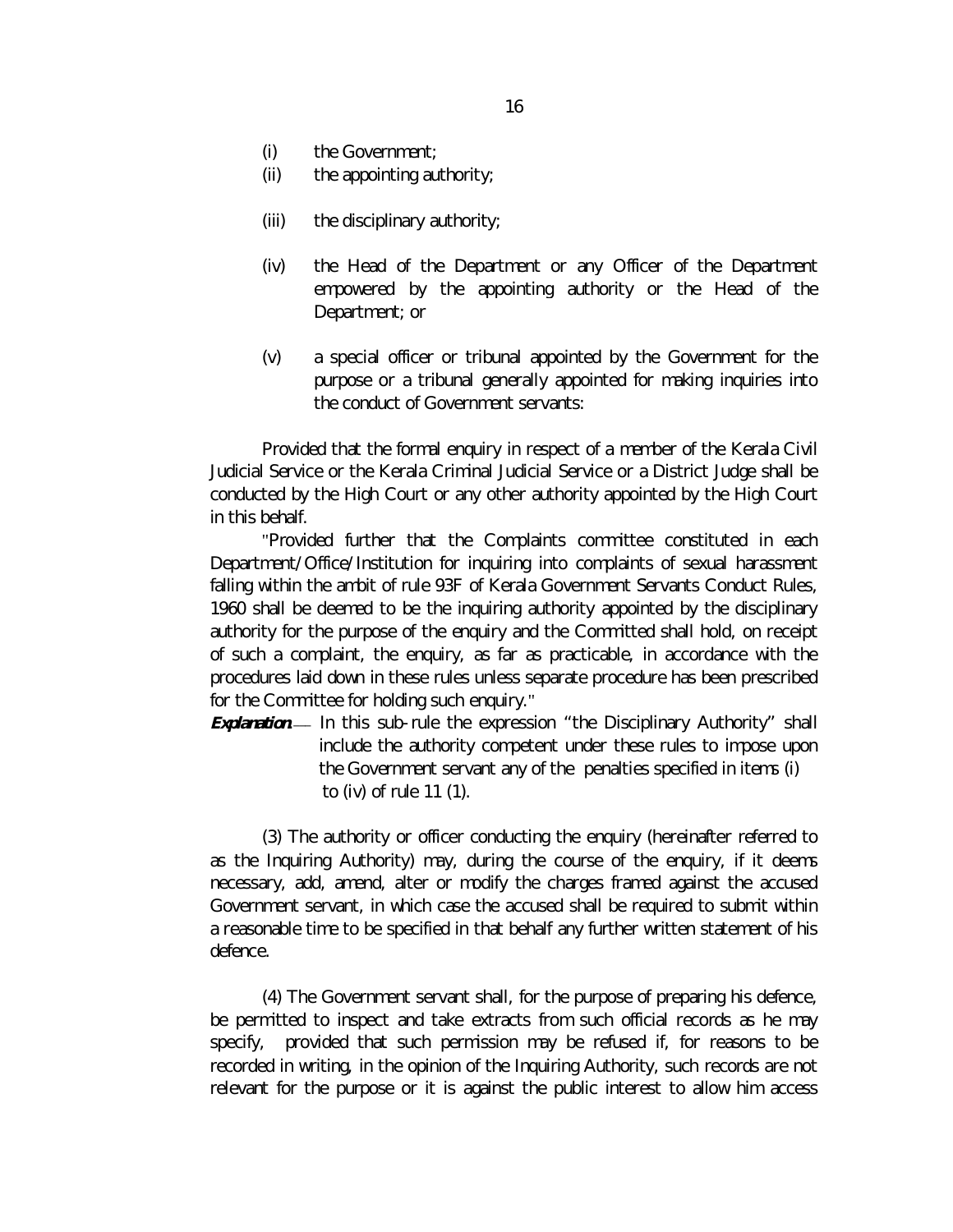thereto.

(5) On receipt of the further written statement of defence under sub-rule (3) or if no such statement is received within the time specified therefor or in cases where the accused is not required to file a written statement under the said subrule, the Inquiring Authority may inquire into such of the charges as are not admitted.

(6) The Disciplinary Authority if it is not the Inquiring Authority may nominate any person to present the case in support of the charges before the Inquiring Authority. The Government servant may present his case with the assistance of any other Government servant or a Government servant retired from the services under the Kerala State Government who is not a legal practitioner, approved by the Inquiring Authority, but may not engage a legal practitioner for the purpose unless the person nominated by the Disciplinary Authority as aforesaid is a legal practitioner or unless the Inquiring Authority having regard to the circumstances of the case, so permits.

(7) The Inquiring Authority shall, in the course of the Inquiry, consider such documentary evidence and take such oral evidence as may be relevant or material in regard to the charges. The Government servant shall be entitled to crossexamine witnesses examined in support of the charges and to give evidence in person and to have such witnesses, as may be produced, examined in his defence. The person presenting the case in support of the charges shall be entitled to cross-examine the Government servant and the witnesses examined in his defence. If the Inquiring Authority declines to examine any witnesses on the ground that his evidence is not relevant or material it shall record its reasons in writing.

Note*.* If the Inquiring Authority proposes to rely on the oral evidence of any witness, the authority should examine such witness and give an opportunity to the accused Government servant to cross- examine the witness.

(8) The Government servant may present to the Inquiring Authority a list of witnesses whom he desires to examine in his defence. The Inquiring Authority will normally request such witnesses to appear before him to give evidence and where the witness to be examined is a Government servant, the Inquiring Authority will normally try to secure the presence of the witness, unless he is of the view that the witness's evidence is irrelevant or not material to the case under inquiry. Where the witness proposed to be examined by the Government servant is a non-official, the Inquiring Authority will be under no obligation to summon and examine him unless the Government servant himself produces him for examination.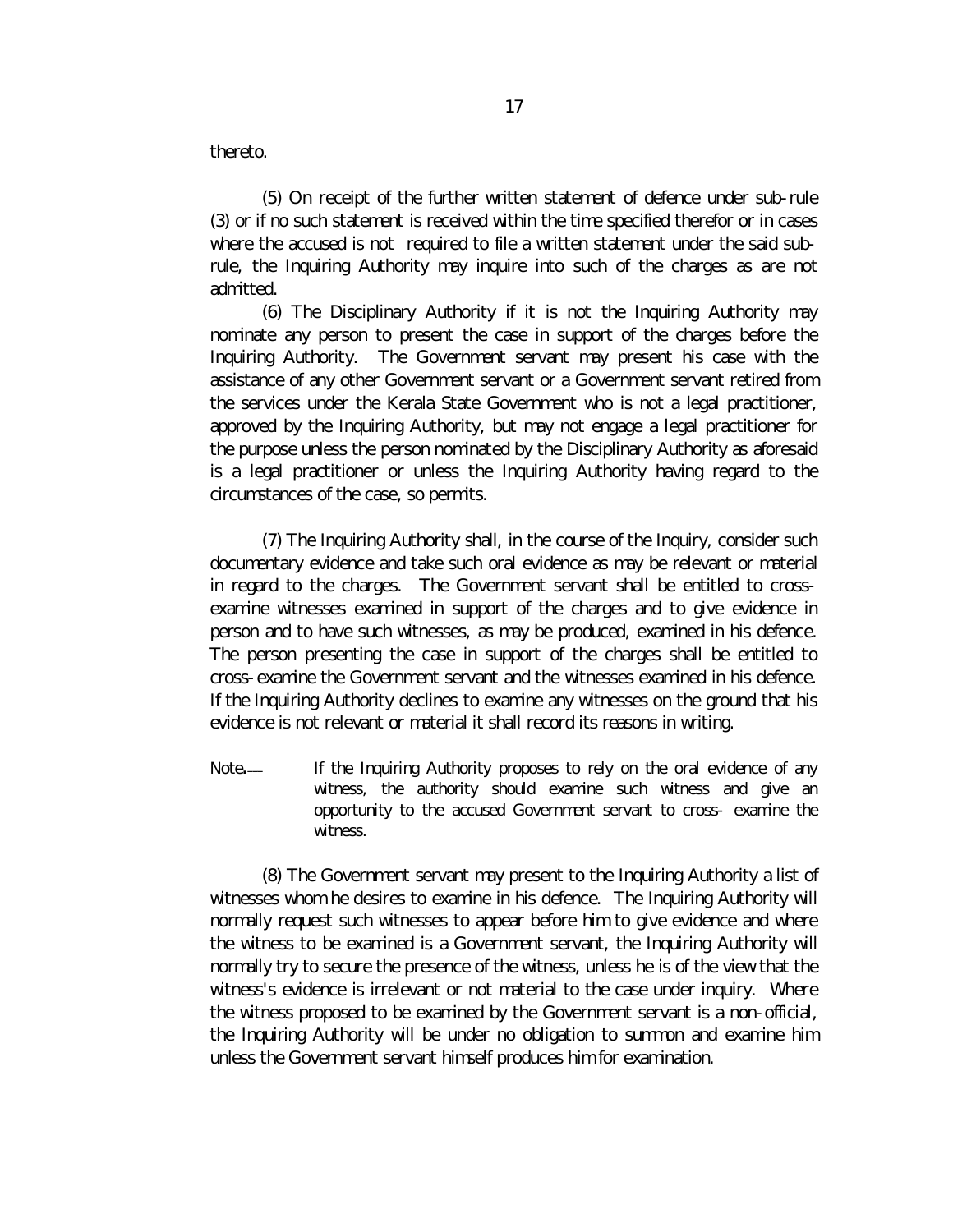(9) At the conclusion of the Inquiry, the Inquiring Authority shall prepare a report of the inquiry, recording its findings on each of the charges together with reasons therefor. If in the opinion of such authority the proceedings of the inquiry establish charges different from those originally framed, it may record findings on such charges provided that findings on such charges shall not be recorded unless the Government servant has admitted the facts constituting them or has had an opportunity of defending himself against them.

- (10) The record of inquiry shall include**, \_\_\_**
- (i) the charges framed against the Government servant and the statement of allegations furnished to him under sub-rule (3);
- (ii) his written statement of defence, if any ;
- (iii) the oral evidence taken in the course of the inquiry;
- (iv) the documentary evidence considered in the course of the inquiry;
- (v) the orders, if any, made by the Disciplinary Authority and the Inquiring Authority in regard to the inquiry; and
- (vi) a report setting out the findings on each charge and the reasons therefor.

(11) The Disciplinary Authority, where it is not the Government, shall, if it is not the Inquiring Authority, consider the record of the inquiry and record its findings on each charge. Where the Disciplinary Authority is Government, it shall consider the records of the inquiry and where it is considered necessary to depart from the findings of the Inquiring Authority, record its provisional findings on each charge with reasons thereof.

(12) (i) If the Disciplinary Authority, having regard to the findings on the charges, is of the opinion that any of the penalties specified in items (v) to (ix) of rule 11 (1) should be imposed, it shall,*\_\_\_*

(a) furnish to the Government servant a copy of the report of the Inquiring Authority and where the Disciplinary Authority is not the Inquiring Authority, a statement of its findings together with brief reasons for disagreement, if any, with the findings of the Inquiring Authority; and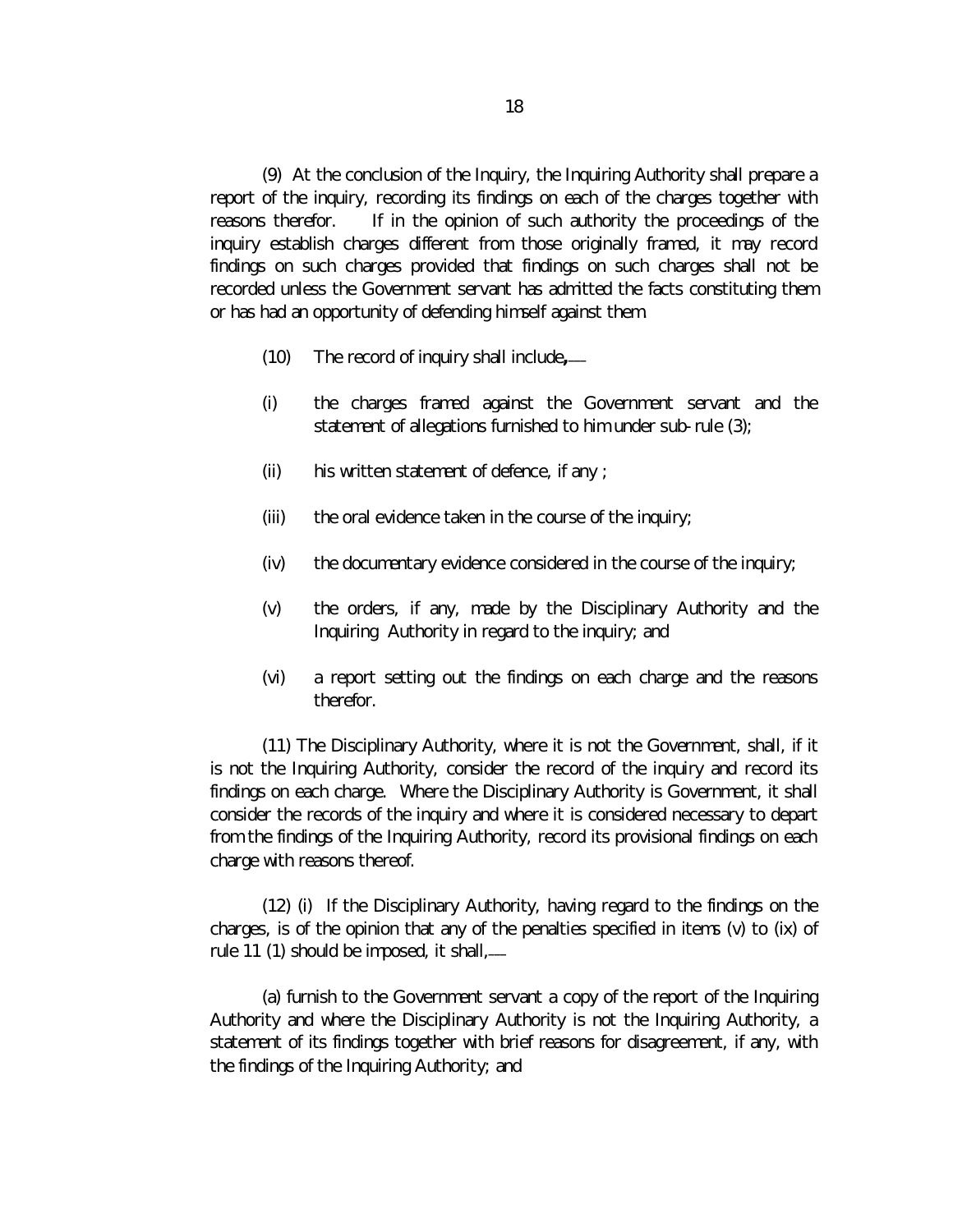(b) give him a notice stating the action proposed to be taken in regard to him and calling upon him to submit within a specified time which may not generally exceed one month such representation as he may wish to make against the proposed action:

Provided that such representation shall be based only on the evidence adduced during the inquiry.

(ii) (a) In every case in which it is necessary to consult the Commission, the record of the inquiry together with a copy of the notice given under clause (i) and the representation made in response to such notice, if any, shall be forwarded by the Disciplinary Authority to the Commission for its advice.

(b) On receipt of the advice of the Commission, the Disciplinary Authority shall consider the representation, if any, made by the Government servant as aforesaid, and the advice given by the Commission and determine what penalty, if any, should be imposed on the Government servant and pass appropriate orders on the case.

(iii) In any case in which it is not necessary to consult the Commission, the Disciplinary Authority shall consider the representation, if any, made by the Government servant in response to the notice under clause (i) and determine what penalty, if any, should be imposed on the Government servant and pass appropriate orders on the case.

(13) If the Disciplinary Authority having regard to its findings is of the opinion that any of the penalties specified in items (i) to (iv) of rule 11 (1) should be imposed, it shall pass appropriate orders in the case:

Provided that in every case in which it is necessary to consult the Commission, the record of the enquiry shall be forwarded by the Disciplinary Authority to the Commission for its advice and such advice taken into consideration before passing the orders.

(14) Orders passed by the Disciplinary Authority shall be communicated to the Government servant who shall also be supplied with a copy of the report of the Inquiring Authority, and where the Disciplinary Authority is not the Inquiring Authority, a statement of its findings together with brief reasons for disagreement, if any, with the findings of the Inquiring Authority, unless they have already been supplied to him and also a copy of the advice, if any, given by the Commission and where the Disciplinary Authority has not accepted the advice of the Commission, a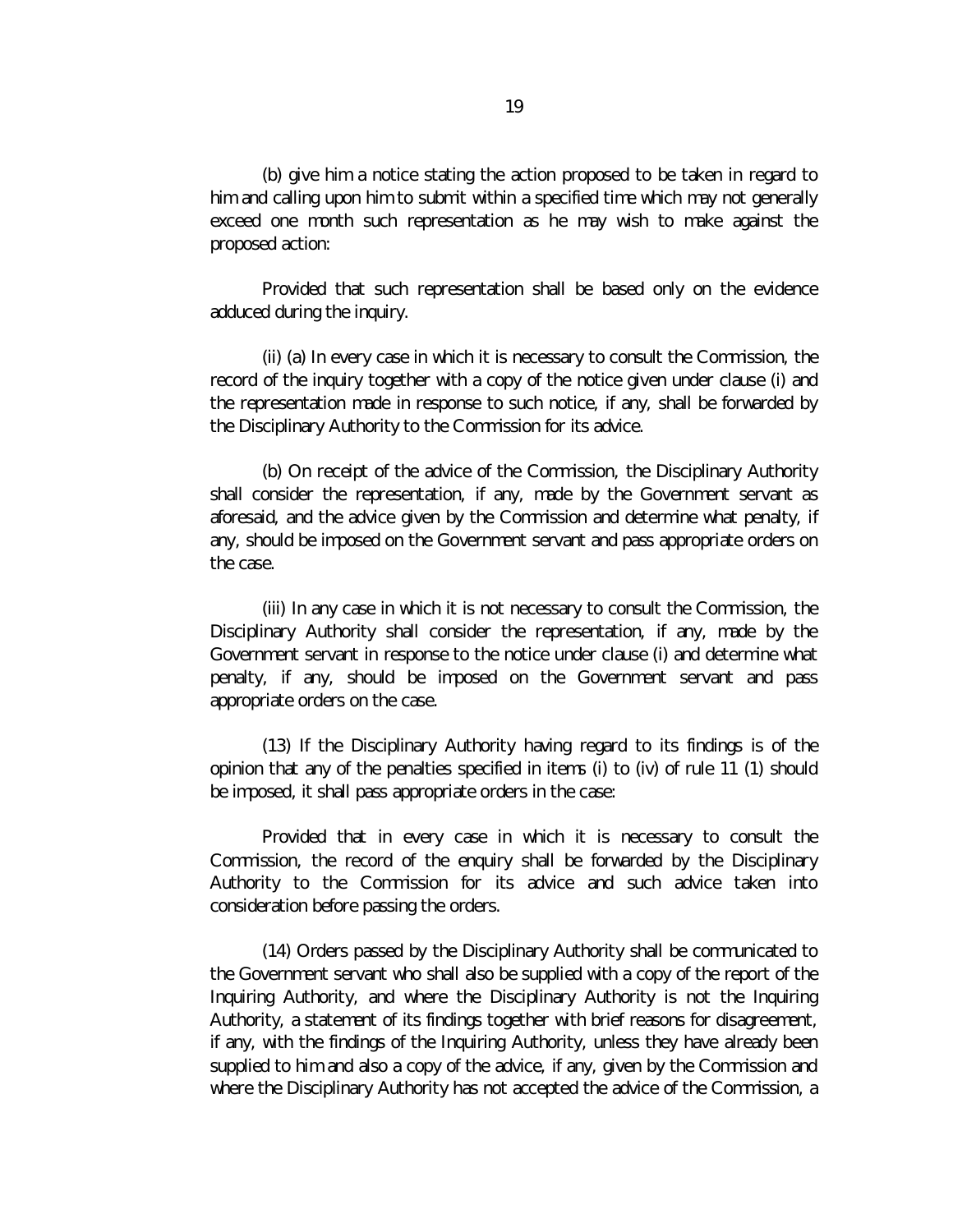brief statement of the reasons for such non-acceptance.

(15) The procedure referred to above shall be conducted as expeditiously as the circumstances of the case may permit, particularly one against an officer under suspension.

**16.** *Procedure for imposing minor penalties. \_\_\_* (1) No order imposing any of the penalties specified in items (i) to (iv) of rule 11 (1) shall be passed except after,

(a) the Government servant is informed in writing of the proposal to take action against him and of the allegations on which it is proposed to be taken and given opportunity to make any representation he may wish to make;

(b) such representation, if any, is taken into consideration by the Disciplinary Authority; and

(c) the Commission is consulted in cases where such consultation is necessary.

(2) The record of proceedings in such cases shall include,

- (i) a copy of the intimation to the Government servant of the proposal to take action against him;
- (ii) a copy of the statement of allegations communicated to him.
- (iii) his representation, if any;
- (iv) the advice of the Commission, if any; and
- (v) the orders of the case together with the reasons therefor.

17. **Joint Inquiry**. Where two or more Government servants are concerned in any case, the authority competent to impose the penalty of dismissal from service on all such Government servants or a higher authority may make an order directing that disciplinary action against all of them may be taken in a common proceedings and specifying the authority which may function as the Inquiring Authority for the purpose of such common proceedings.

18. **Special procedure in certain cases**. Alotwithstanding anything contained in rules 15, 16 and 17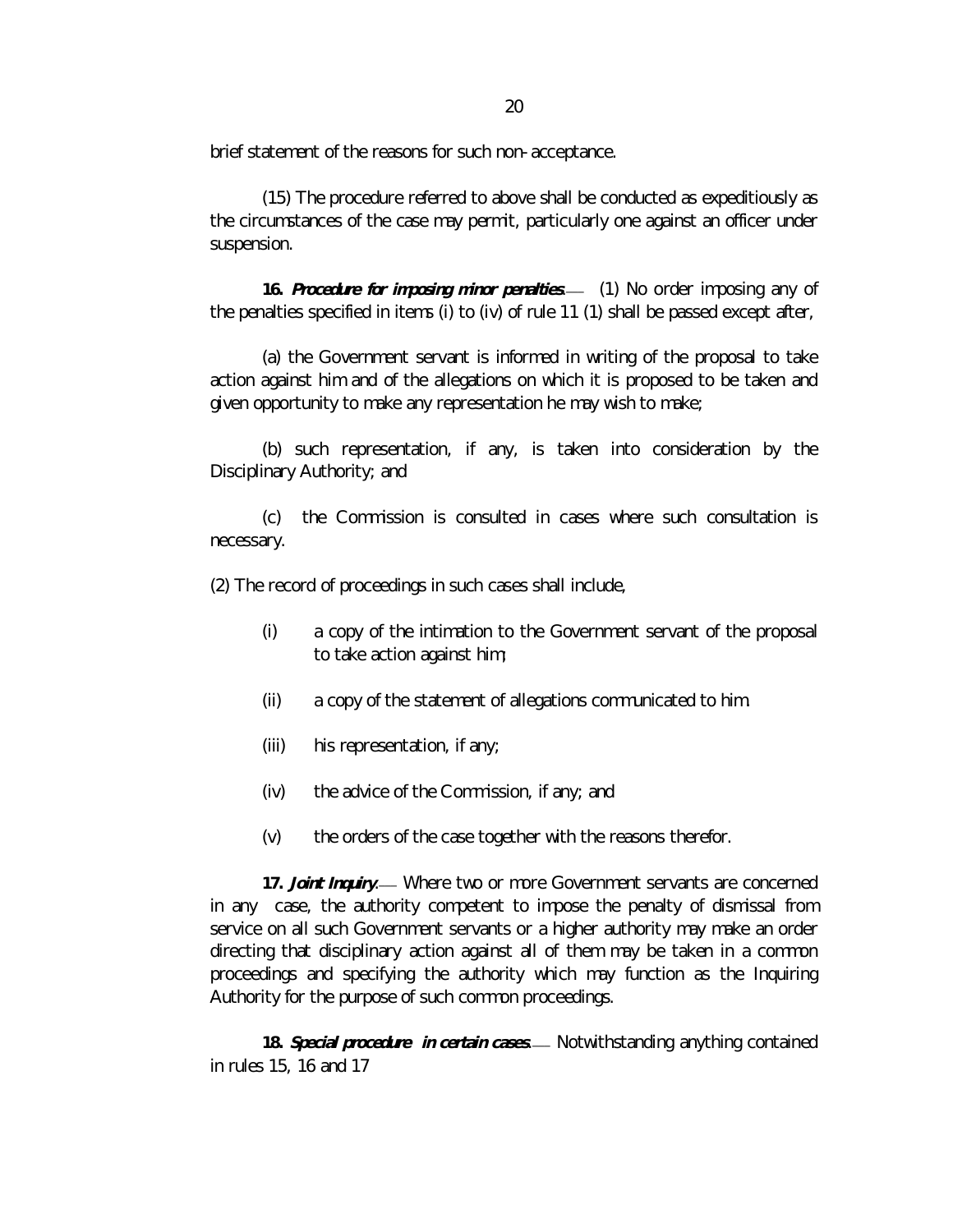- (i) where a penalty is imposed on a Government servant on the ground of conduct which had led to his conviction on a criminal charge; or
- (ii) where the Disciplinary Authority is satisfied for reason to be recorded in writing that it is not reasonably practicable to follow the procedure prescribed in the said rules, or
- (iii) where the Governor is satisfied that in the interest of the security of the State it is not expedient to follow such procedure; the Disciplinary Authority or the Governor, as the case may be, may consider the circumstances of the case and pass such orders thereon as he deems fit:

Provided that before passing such orders under clauses (i) and (ii) the Commission shall be consulted in cases where such consultation is necessary under the rules:

Provided further that where a Government Servant is convicted on a criminal charge by a criminal court and sentenced to imprisonment and or with fine:*\_\_\_*

(a) he shall be dismissed or removed from service by invoking the provisions contained in item (a) of the second proviso to clause (2) of Article 311 of the Constitution of India irrespective of the fact that an appeal is pending or that the execution of sentence is suspended in respect of the said conviction and

(aa) before taking final decision in the matter, factors including the conduct of the employee, gravity of misconduct, impact of misconduct on the administration, and other extenuating circumstances, if any, shall be taken into account by the Government for taking its own decision as to whether the Government servant is to be dismissed or removed from service or not. If it is decided to dismiss or remove the Government servant from service, he shall be given reasonable opportunity to show cause why his services should not be dismissed or removed. Before passing final orders as per clause (a) above, the Commission shall also be consulted.

(b) in case the said conviction is subsequently set aside in appeal or otherwise and the Government servant is acquitted of the charges, the order of dismissal or removal ceases to have effect and revised orders shall be issued forthwith to reinstate him in service entitling him all the benefits to which he would have been entitled had he been in service:

Provided also that in case where conviction is on a summary trial for petty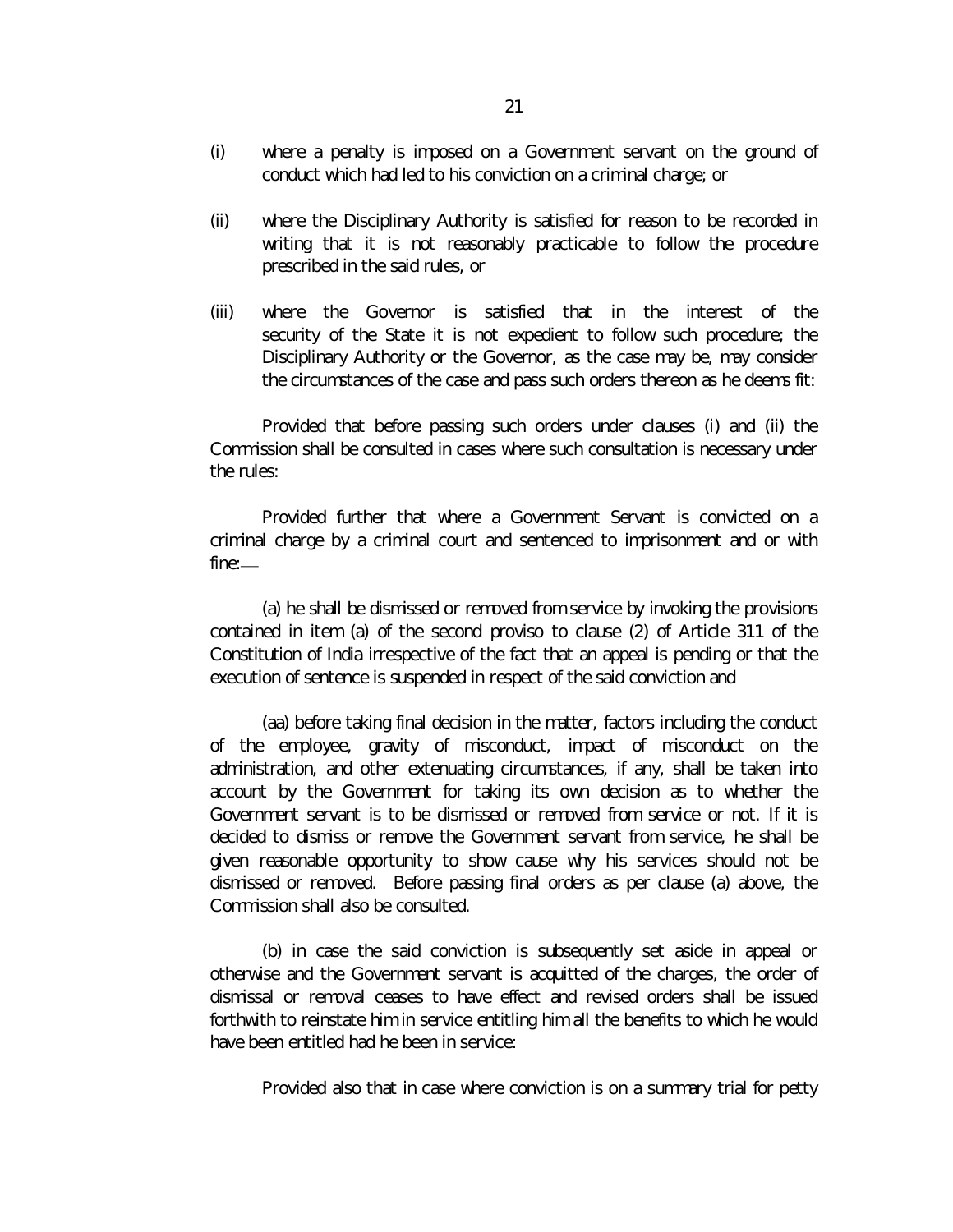offences and the sentence is for a fine up to Rupees Two Thousand only, such conviction shall not be treated as a conviction for the purpose of this rule and for the entry into service or retention in service as the case may be.

**19.** *Provisions regarding officers lent to other Government, etc. \_\_\_* (1) Where the services of a Government servant are lent to another Government - Central or State – or an authority subordinate thereto or to a local or other authority (hereinafter in this rule referred to as "the borrowing authority") the borrowing authority shall have the powers of the Appointing Authority for the purpose of placing him under suspension and of the Disciplinary Authority for the purpose of taking a disciplinary proceeding against him:

Provided that the borrowing authority shall forthwith inform the authority which lent his services (hereinafter in this rule referred to as "the lending authority") of the circumstances leading to the order of his suspension or the commencement of the disciplinary proceeding, as the case may be.

(2) In the light of the findings in the disciplinary proceeding taken against the Government servant,*\_\_\_*

(i) If the borrowing authority is of the opinion that any of the penalties specified in items (i) to (iv) of rule 11 (1) should be imposed on him, it may in consultation with the lending authority pass such orders on the case as it deems necessary:

Provided that in the event of a difference of opinion between the borrowing authority and the lending authority, the services of the Government servant shall be placed at the disposal of the lending authority.

(ii) If the borrowing authority is of the opinion that any of the penalties specified in items (v) to (ix) of rule 11(1) should be imposed on him, it shall replace his services at the disposal of the lending authority and transmit to it the proceedings of the inquiry and thereupon the lending authority may, if it is the Disciplinary Authority, pass such orders thereon as it deems necessary, or if it is not the Disciplinary Authority, submit the case to the Disciplinary Authority which shall pass such orders on the case as it deems necessary:

Provided that in passing any such order the Disciplinary Authority shall comply with the provisions of sub-rules (11) and (12) of rule 15.

*Explanation***.-**The Disciplinary Authority may make an order under this clause on the record of the inquiry transmitted by the borrowing authority or after holding such further inquiry as it may deem necessary.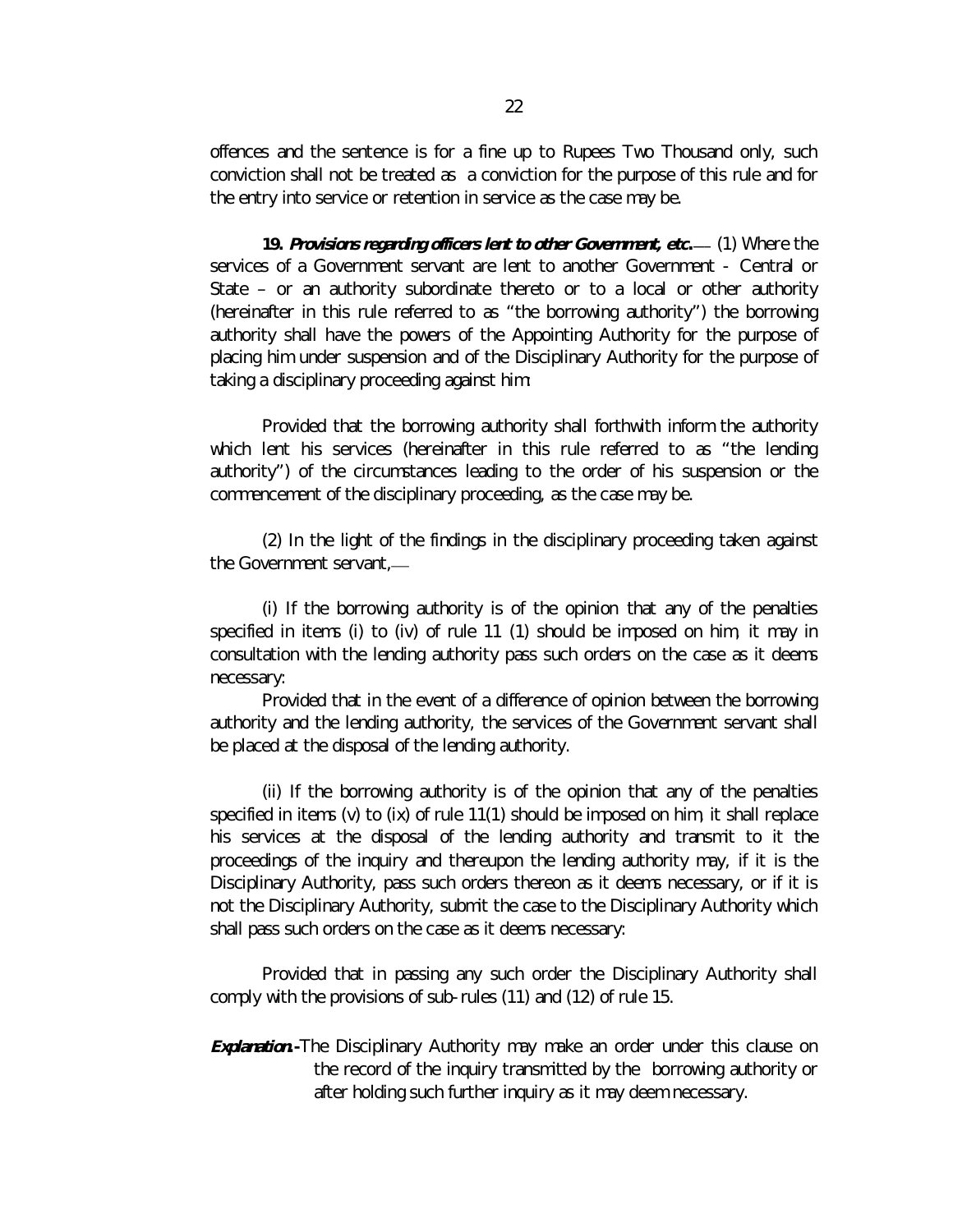(3) in case where the borrowing authority has not initiated disciplinary proceedings against a Government servant before his services have been returned to the lending authority for acts committed by him while serving under that authority, the lending authority may, at its own motion or on the request of the authority, to which the services of the Government servant had been lent, initiate disciplinary proceedings against the Government servant in accordance with these rules and impose any of the penalties specified in sub-rule (1) of rule 11.

**20.** *Provisions regarding officers borrowed from other Governments etc. \_\_\_* (1) Where an order of suspension is made or a disciplinary proceeding is taken against a Government servant whose services have been borrowed from another Government – Central or State – or an authority subordinate thereto or a local or other authority, the authority lending his services (hereinafter in this rule referred to as "the lending authority") shall forthwith be informed of the circumstances leading to the order of his suspension or the commencement of the disciplinary proceedings, as the case may be.

(2) In the light of the findings in the disciplinary proceedings taken against the Government servant,

(i) If the Disciplinary Authority is of the opinion that any of the penalties specified in items (i) to (iv) of rule 11 (1) should be imposed on him, it may, subject to the provisions of sub-rule (12) of rule 15 and after consultation with the lending authority, pass such orders on the case as it deems necessary:

Provided that in the event of a difference of opinion between the borrowing authority, and the lending authority, the services of the Government servant shall be replaced at the disposal of the lending authority;

(ii) if the Disciplinary Authority is of the opinion that any of the penalties specified in items (v) to (ix) of rule 11(1) should be imposed on him it shall replace his services at the disposal of the lending authority and transmit to it the proceedings of the inquiry for such action as it deems necessary.

# **PART VI APPEALS**

21. *Orders not appealable*.— There shall be no appeal against any order passed under the provisions of these rules except as expressly provided in these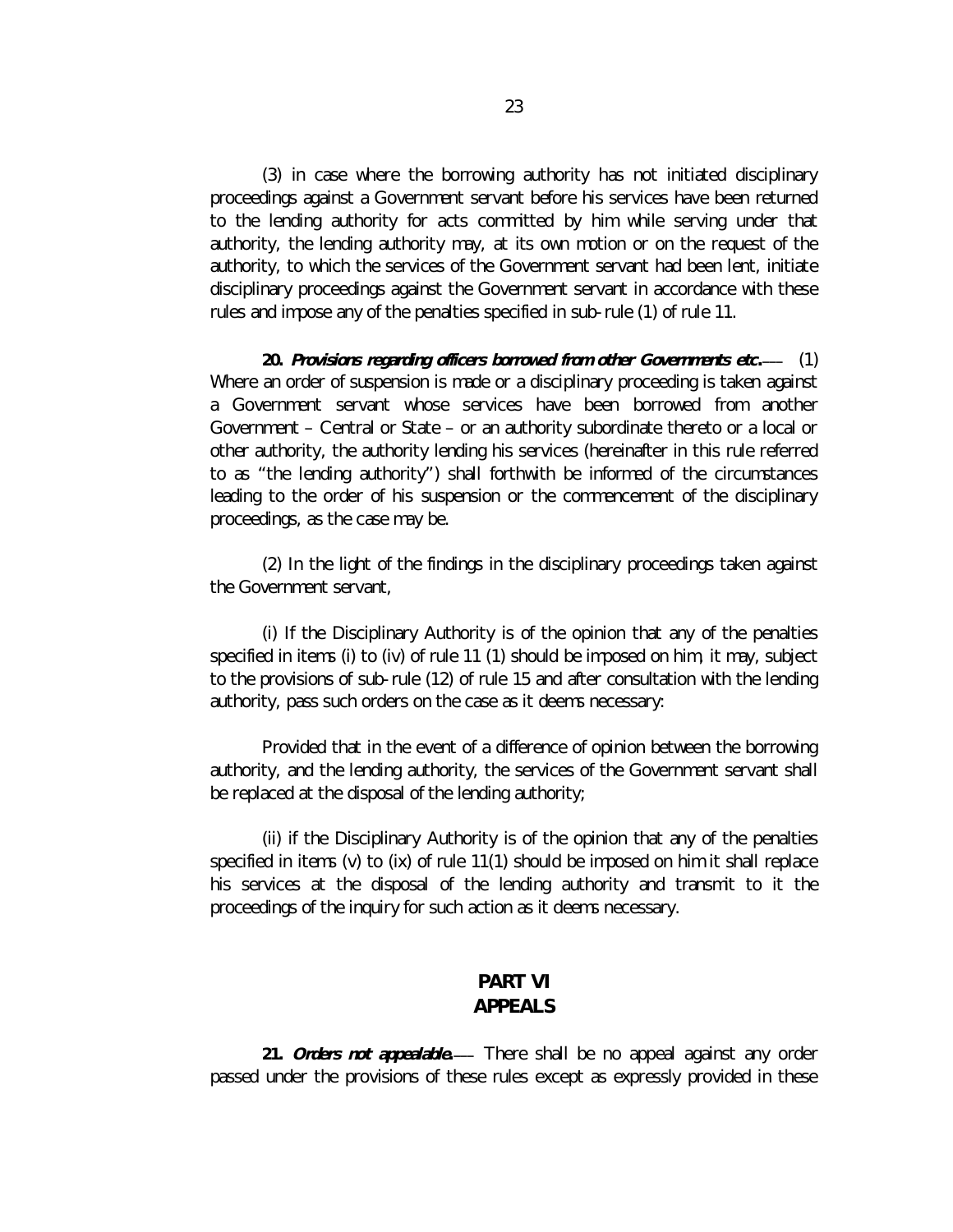rules.

**22.** *Appeals against orders of suspension. \_\_\_* A Government servant may appeal against an order of suspension to the authority to which the authority which made or is deemed to have made the order is immediately subordinate.

23. *Appeals against orders imposing penalties.* Every member of service – State or Subordinate – shall be entitled to appeal as hereinafter provided against an order,*\_\_\_*

(a) imposing upon him any of the penalties specified in rule 11 (1); or

(b) discharging him in accordance with the terms of his contract, if he has been engaged on a contract for a fixed or for an indefinite period and has rendered under either form of contract continuous service for a period exceeding five years at the time when his services are terminated;

to the authority to which the authority imposing the penalty is immediately subordinate:

Provided that where an order is passed by the Government, there shall be no appeal.

In this rule the expression 'member of a service' includes a person who has ceased to be a member of that service.

- Note 1:- A member of the Kerala Civil Judicial Service or the Kerala Criminal Judicial Service or the Kerala Judicial Ministerial Service or the Kerala Last Grade Service under the Courts Subordinate to the High Court shall be entitled to appeal to the Government against an order passed by the High Court under these rules.
- Note 2:- Tahsildars working as Land Tribunals and the staff working under them shall be entitled to appeal to the Land Board against an order passed by the District Collector under these rules.

**24.** *Appeal against other orders. \_\_\_* (1) A Government servant may appeal against an order which*, \_\_\_*

(a) denies or varies to his disadvantage his pay, allowances, pension or other conditions of service as regulated by any rules or by agreement; or

(b) Interprets to his disadvantage the provisions of any such rules or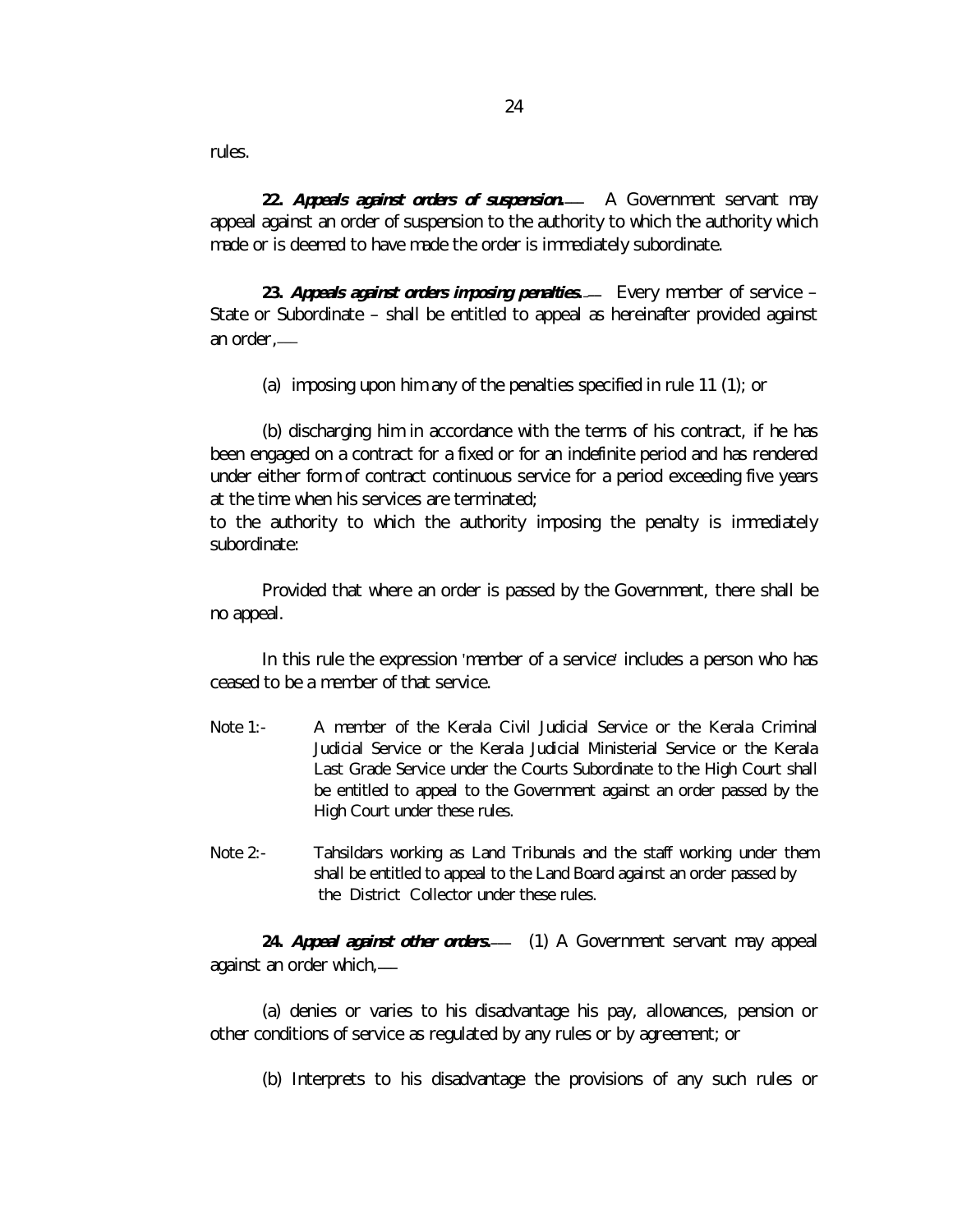agreement; to the authority which made such rules or agreement.

(2) An appeal against an order*, \_\_\_*

(a) stopping a Government servant at the efficiency bar in the time-scale on the ground of his unfitness to cross the bar;

(b) reverting to a lower service, grade or post, a Government servant officiating in a higher service, grade or post, otherwise than as a penalty; and

(c) determining the pay and allowances for the period of suspension to be paid to a Government servant on his reinstatement or determining whether or not such period shall be treated as period spent on duty for any purpose, shall lie,-

- (i) in the case of a Gazetted servant to Government:
- (ii) in the case of an order made in respect of any other Government servant to the authority to whom the authority imposing the penalty is immediately subordinate.
- **Explanation.** In this rule, the expression 'Government servant' includes a person who has ceased to be in Government service.

**25.** *Period of limitation for appeals. \_\_\_* No appeal under this part shall be entertained unless it is submitted within a period of two months from the date on which the appellant receives a copy of the order appealed against:

Provided that the appellate authority may entertain the appeal after the expiry of the said period, if it is satisfied that the appellant had sufficient cause for not submitting the appeal in time.

Note*.* The appellate authority which receives a copy of an appeal submitted direct should not take any action on such copy until the period for receipt of the copy of the appeal forwarded through the appropriate channel or a period of one month whichever is earlier, is over.

**26.** *Form and contents of appeal. \_\_\_* (1) Every person submitting an appeal shall do so separately and in his own name.

(2) The appeal shall be addressed to the authority to whom the appeal lies, shall contain all material statements and arguments on which the appellant relies, shall not contain any disrespectful or improper language, and shall be complete in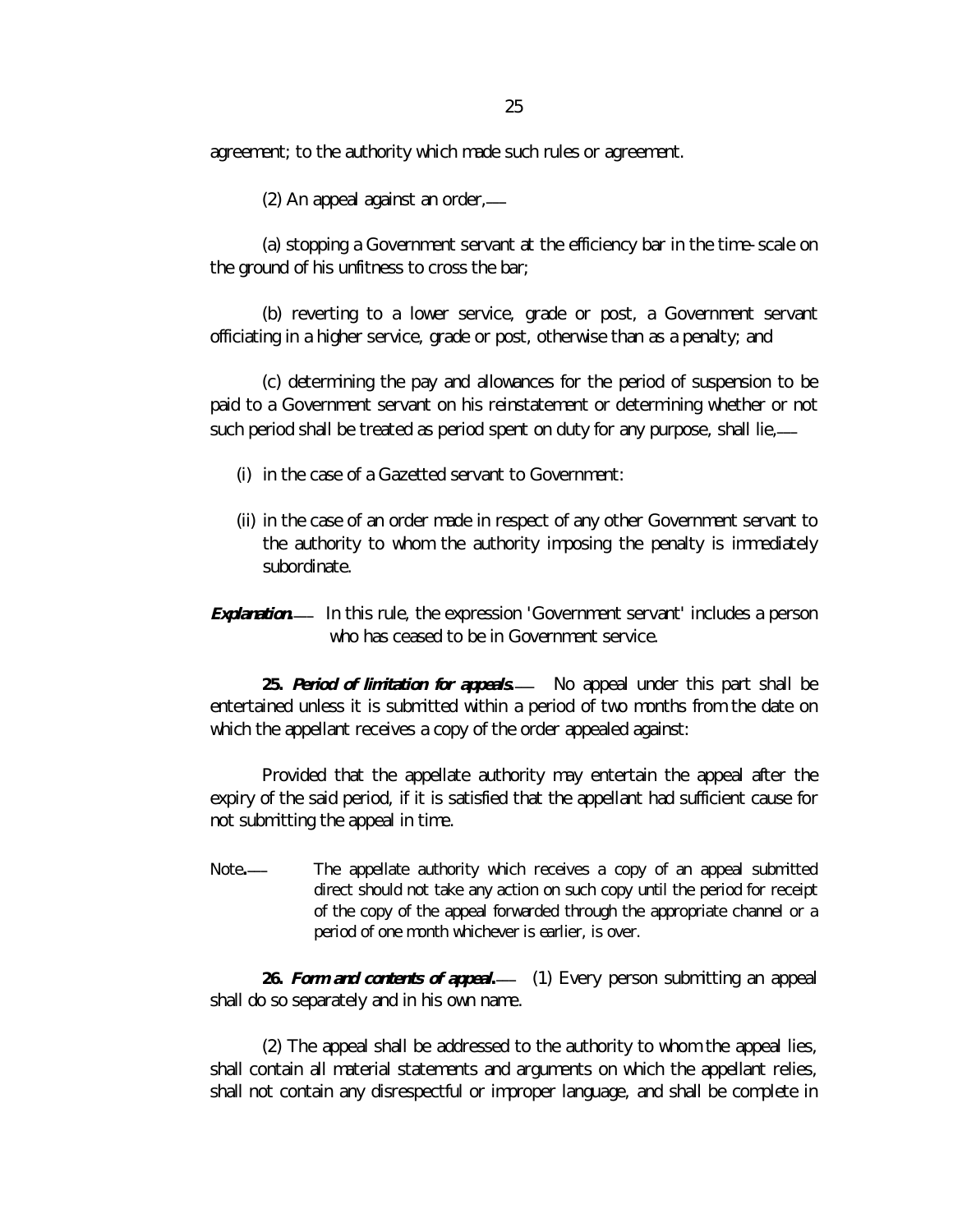itself.

**27.** *Submission of appeals.* Every appeal shall be submitted to the authority which made the order appealed against:

Provided that if such authority is not the Head of the Office in which the appellant may be serving or, if he is not in service, the Head of the Office in which he was last serving, or is not subordinate to the Head of such Office, the appeal shall be submitted to the head of such office who shall forward it forthwith to the said authority:

Provided further that a copy of the appeal may be submitted direct to the appellate authority.

2**8.** *Withholding of appeals. \_\_\_* (1) The authority which made the order appealed against may withhold the appeal if,*\_\_\_*

- (i) it is an appeal against an order from which no appeal lies; or
- (ii) it does not comply with any of the provisions of rules 26 and 27; or
- (iii) it is not submitted within the period specified in rule 25 and no cause is shown for the delay; or
- (iv) it is a repetition of an appeal already decided and no new facts or circumstances are adduced; or
- (v) it is addressed to an authority to which no appeal lies under these rules:

Provided that an appeal withheld on the only ground that it does not comply with the provisions of rules 26 and 27 shall be returned to the appellant and, if resubmitted within one month thereof after compliance with the said provisions shall not be withheld.

- (2) Where an appeal is withheld, the appellant shall be informed of the fact and the reasons therefor.
- (3) When the appeal is withheld, the authority withholding the appeal shall forward a copy of the order communicated to the Government servant to the appellate authority.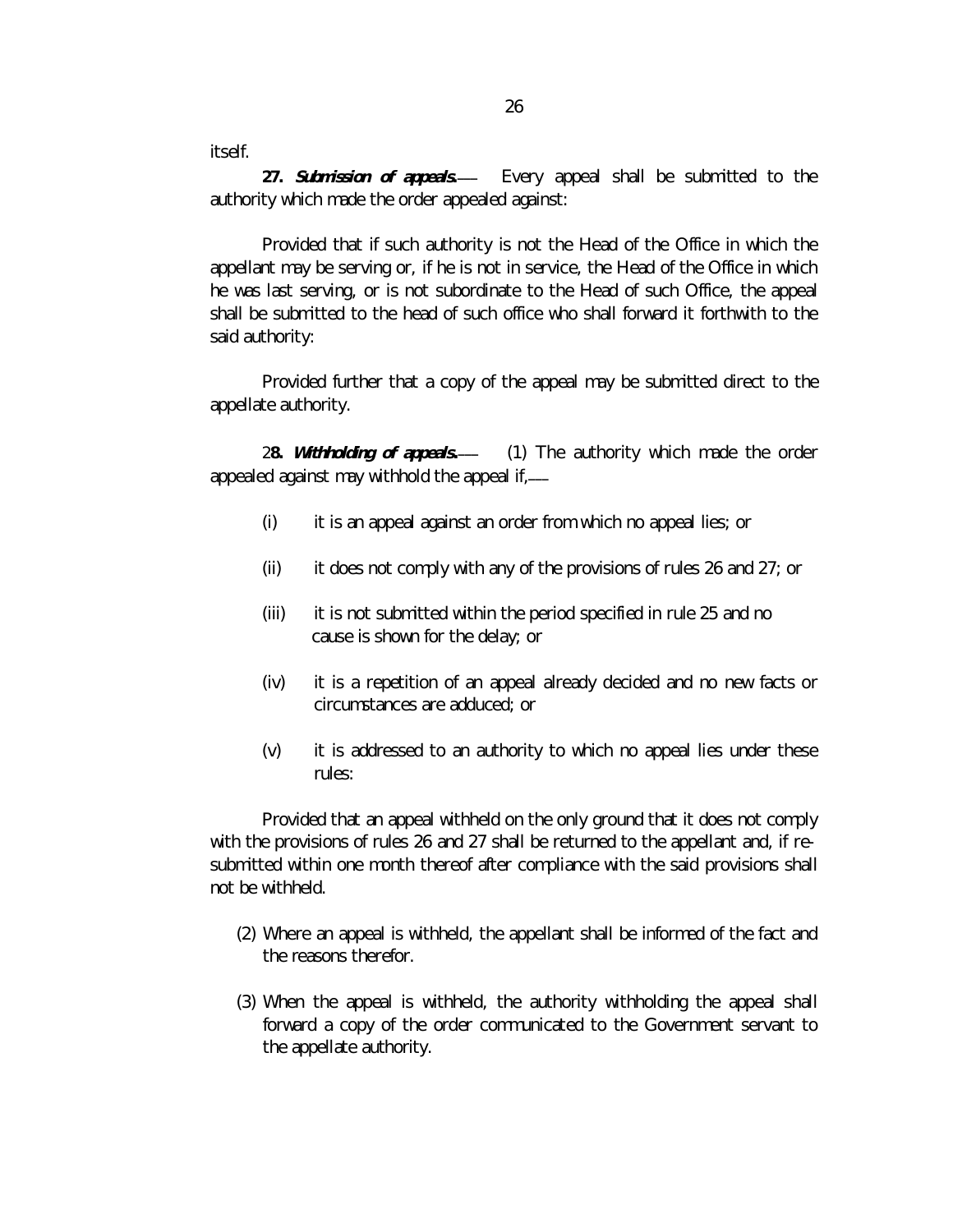**29.** *Transmission of appeals. \_\_\_* (1) The authority which made the order appealed against shall, without any avoidable delay, transmit to the appellate authority every appeal which is not withheld under rule 28 together with its comments thereon and the relevant records.

(2) The authority to which the appeal lies may direct transmission to it of any appeal withheld under rule 28 and thereupon such appeals shall be transmitted to that authority together with the comments of the authority withholding the appeal and the relevant records.

**30.** *No appeal from an order withholding an appeal. \_\_* No appeal shall lie against the withholding of an appeal by a competent authority.

**31.** *Consideration of appeals. \_\_\_* (1) In the case of an appeal against an order of suspension, the appellate authority shall consider whether in the light of the provisions of rule 10 and having regard the circumstances of the case the order of suspension is justified or not and confirm or revoke the order accordingly.

(2) In the case of an appeal against an order imposing any of the penalties specified in rule 11 (1) the appellate authority shall consider, *\_\_*

(a) whether the facts on which the order was based have been established;

(b) whether the facts established afford sufficient ground for taking action;

(c) whether the procedure prescribed in these rules has been complied with, and if not whether such non-compliance has resulted in violation of any provisions of the Constitution or in failure of justice;

(d) whether the findings are justified; and

(e) whether the penalty imposed is excessive, adequate or inadequate and after consultation with the Commission, if such consultation is necessary in the case, pass orders,*\_\_*

- (i) setting aside, reducing, confirming or enhancing the penalty; or
- (ii) remitting the case to the authority which imposed the penalty or to any other authority with such direction as it may deem fit in the circumstances of the case: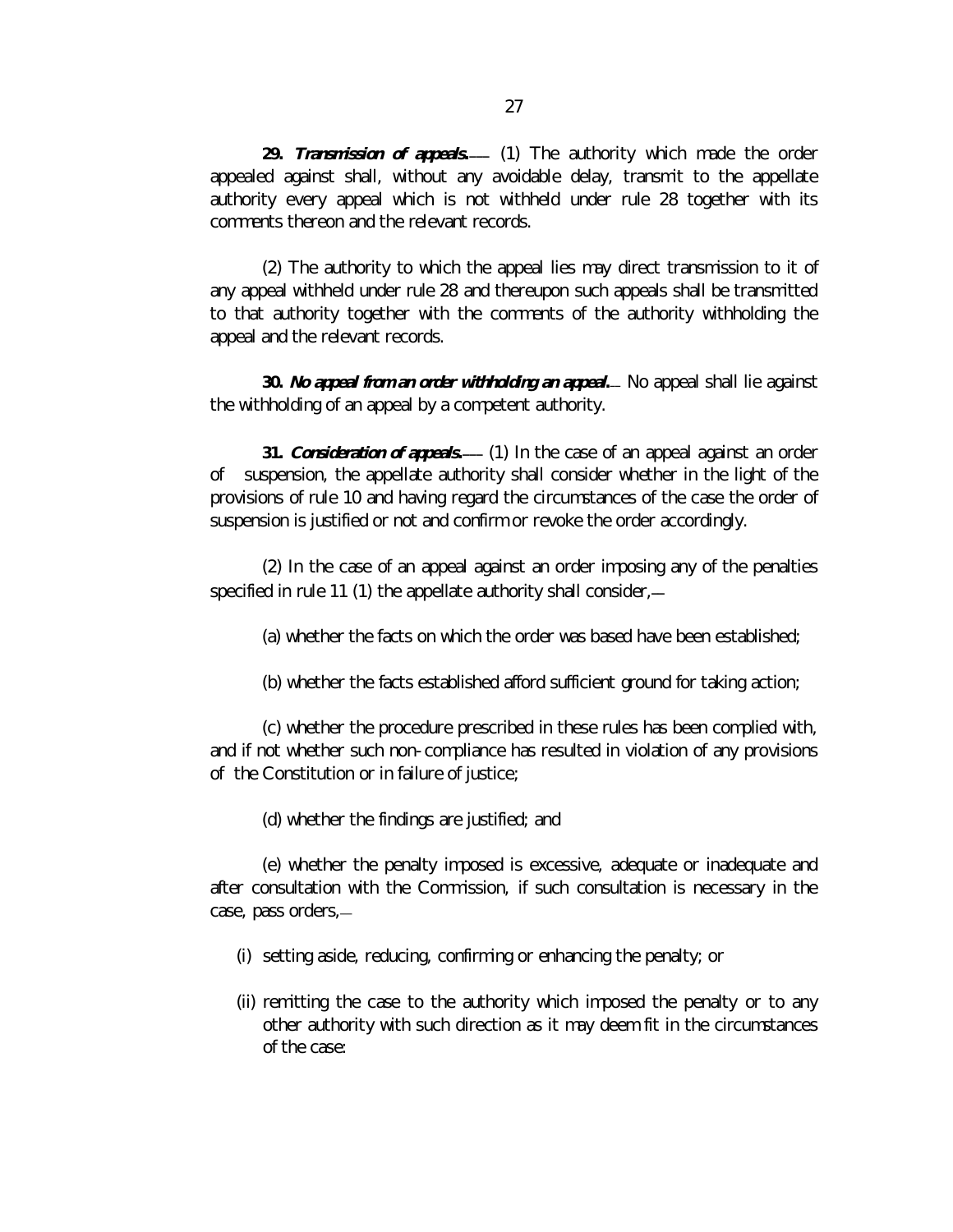Provided that,

- (i) the appellate authority shall not impose any enhanced penalty which neither such authority nor the authority which made the order appealed against is competent in the case to impose;
- (ii) no order imposing an enhanced penalty shall be passed unless the appellant is given an opportunity of making any representation which he may wish to make against such enhanced penalty; and
- (iii) if the enhanced penalty which the appellate authority proposes to impose is one of the penalties specified in items (v) to (ix) of rule 11 (1) and an inquiry under rule 15 has not already been held in the case, the appellate authority shall, subject to the provisions of rule 18, itself hold such inquiry or direct that such inquiry be held and thereafter on consideration of the proceedings of such inquiry and after giving the appellant an opportunity of making any representation which he may wish to make against such penalty, pass such orders as it may deem fit.

(3) In the case of an appeal against any order specified in rule 24, the appellate authority shall consider all the circumstances of the case and pass such orders as it may deem just and equitable.

**32.** *Implementation of orders on appeal . \_\_\_*The authority which made the order appealed against shall give effect to the orders passed by the appellate authority.

**33.** *Procedure when the authority who imposed the penalty becomes the appellate authority*. Notwithstanding anything contained in this part, where the person who made the order appealed against becomes by virtue of his subsequent appointment or otherwise, the appellate authority under rules 22 to 24 in respect of the appeal against such order, such person shall forward the appeal to the authority to which he is immediately subordinate and such authority shall in relation to that appeal, be deemed to be the appellate authority for the purpose of rules 31 and 32.

Note.- An Officer of the Secretariat on receiving an appeal to Government on a case which has been previously disposed of by him in a different capacity shall forward it to the Secretary of the Department or where he himself is the Secretary, to such officer as the Chief Secretary may designate, for scrutiny and disposal according to the Rules of Business.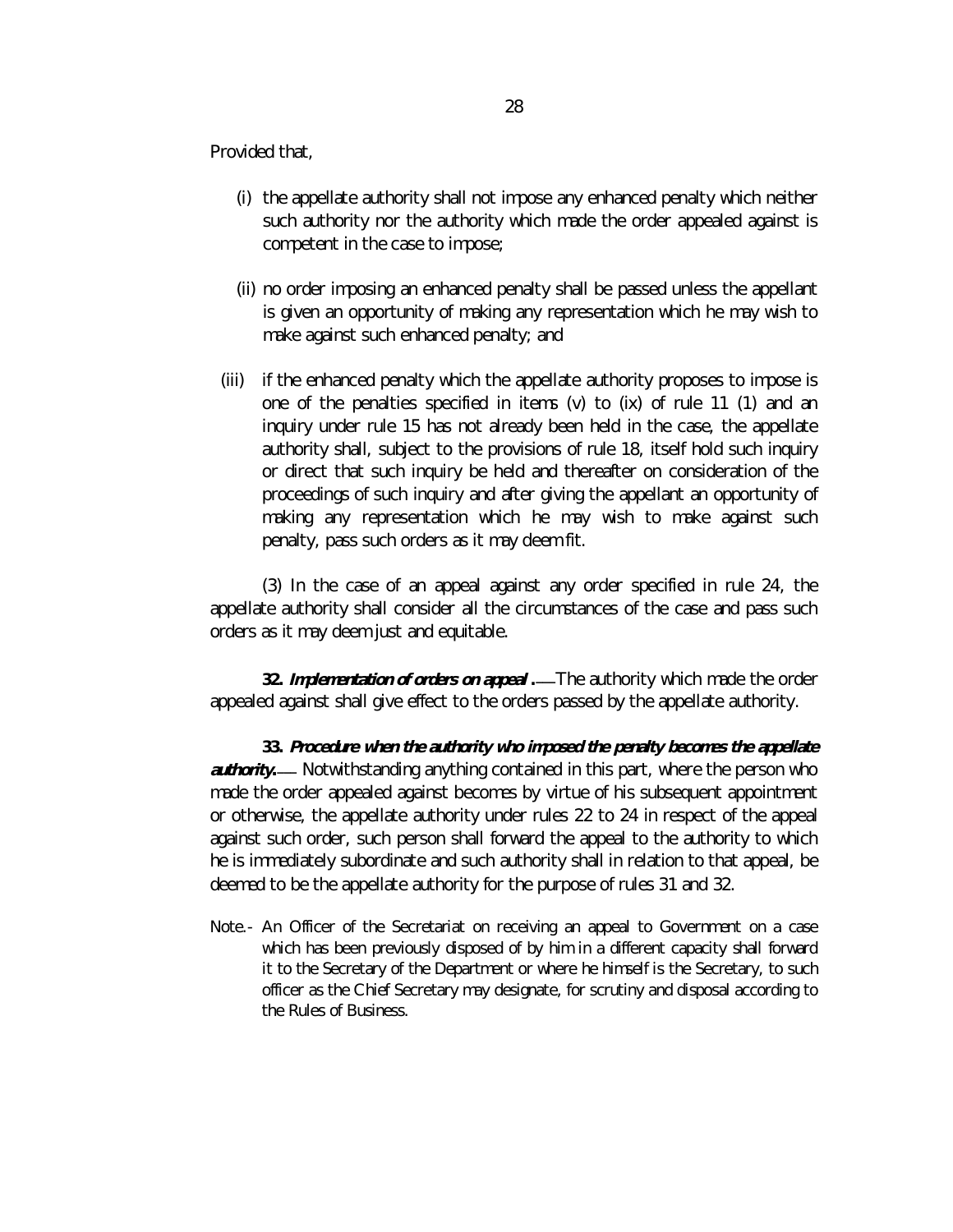# **PART VII REVIEW**

**34.** *State Government's power to review. \_\_\_* Notwithstanding anything contained in these rules, the State Government may, on their own motion or otherwise, after calling for the records of the case, review any order passed by the High Court as appellate authority under these rules in disciplinary proceedings initiated against a member of the Kerala Civil Judicial Service or the Kerala Criminal Judicial Service or the Kerala Judicial Ministerial Service or the Kerala Last Grade Service referred to in the Note to Rule 23 of these rules or any original order or order on appeal passed by a subordinate authority under these rules or the rules repealed by rule 39 and, after consultation with the Commission where such consultation is necessary*, \_\_\_*

(a) confirm, modify or set aside the order;

(b) impose any penalty or set aside, reduce, confirm or enhance the penalty imposed by the order;

(c) remit the case to the authority which made the order or to any other authority directing such further action or inquiry as they consider proper in the circumstances of the case; or

(d) pass such order as they deem fit:

Provided that,

(i) an order imposing or enhancing a penalty shall not be passed unless the person concerned has been given an opportunity of making any representation which he may wish to make against such enhanced penalty;

(ii) if the State Government propose to impose any of the penalties specified in items (v) to (ix) of rule 11 (1) on a case where an inquiry under rule 15 has not been held, they shall, subject to the provisions of rule 18, direct that such inquiry be held and thereafter on consideration of the proceedings of such inquiry and after giving the person concerned an opportunity of making any representation which he may wish to make against such penalty, pass such orders as they may deem fit.

**35.** *Review of original orders. \_\_\_* There shall be a review of original orders, on application of party, by Government. There shall be only one review and application for review shall be made within a period of two months from the date of the order.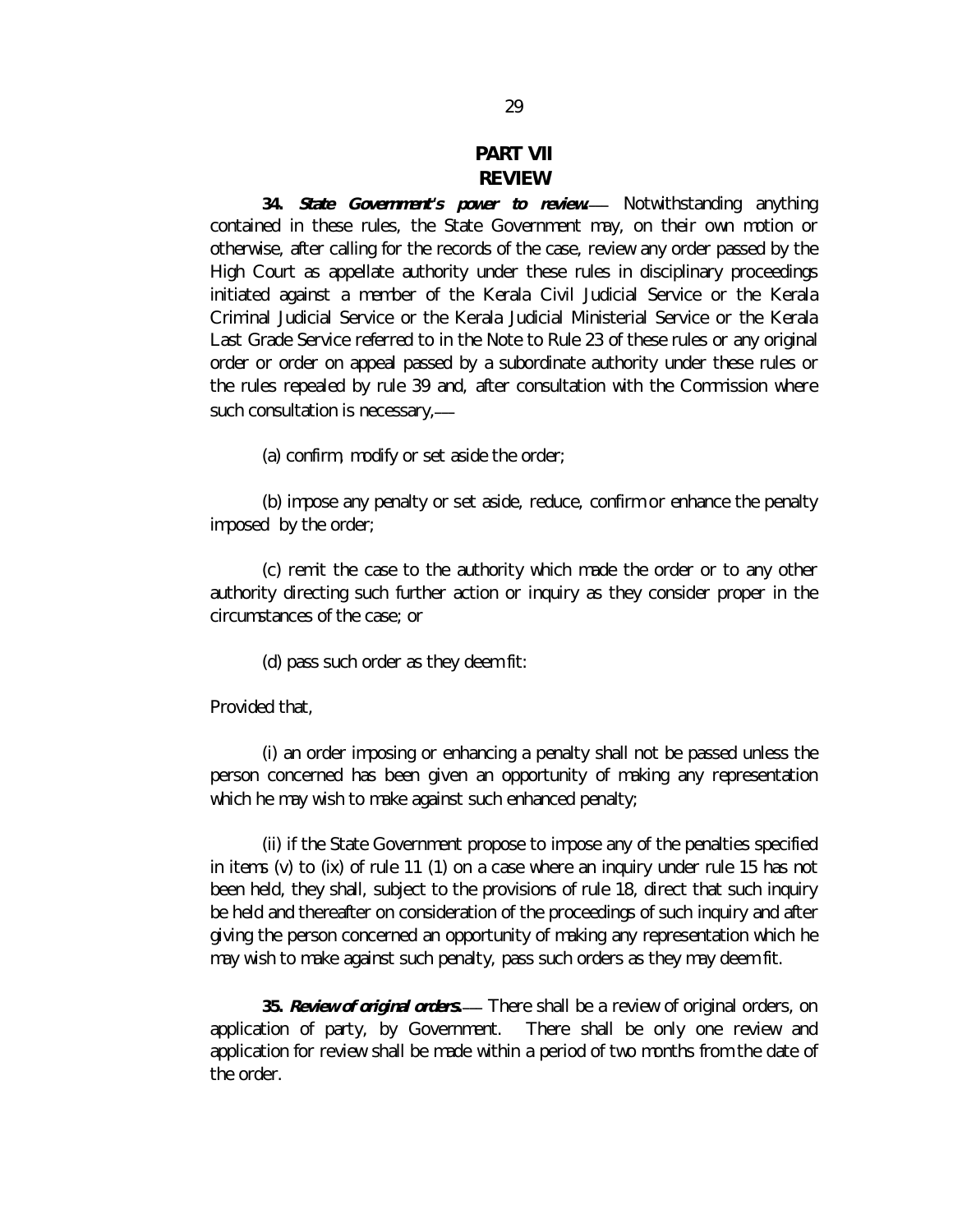Provided that Government may entertain an application made after the expiry of the said period of two months, if they are satisfied that the applicant had sufficient cause for not making the application within the period.

**36.** *Powers of Government to call for records at any stage. \_\_\_* The Government may call for the record of any inquiry at any stage pending before any authority other than a Tribunal appointed under these rules and may themselves conduct the inquiry or pass such other orders in accordance with these rules, as they think fit having regard to the circumstances of each case.

**37**. *Review of orders by appellate authorities. \_\_\_* The authority to which an appeal against an order imposing any of the penalties specified in rule 11 (1) lies may of its own motion or otherwise, call for the records of the case in a disciplinary proceedings, review any order passed in such a case and, after consultation with the Commission where such consultation is necessary, pass such orders as it deems fit, as if the Government servant had preferred an appeal against such order:

Provided that no application for review shall be entertained after the expiry of period of one month from the date of passing the order.

Provided further that no action under this rule shall be initiated more than one year after the date of the order to be reviewed.

# **PART VIII SUBMISSION OF REPORT**

38. **Submission of report.** Every authority other than the Government empowered to impose any of the penalties specified in rule 11(1) shall submit to the Government in the Administration Department concerned a quarterly statement of cases where any of the aforesaid penalties have been imposed or where a member of a service is suspended under rule 10. Every appellate authority other than the Government shall likewise submit a quarterly statement of cases disposed of to the Government in the Administrative Department.

Provided that, disciplinary authorities and appellate authorities subordinate to the Heads of Departments shall forward such quarterly statements to the Heads of Departments concerned who shall forward to Government a consolidated quarterly statement in respect of all cases in their Departments as contemplated in the rule.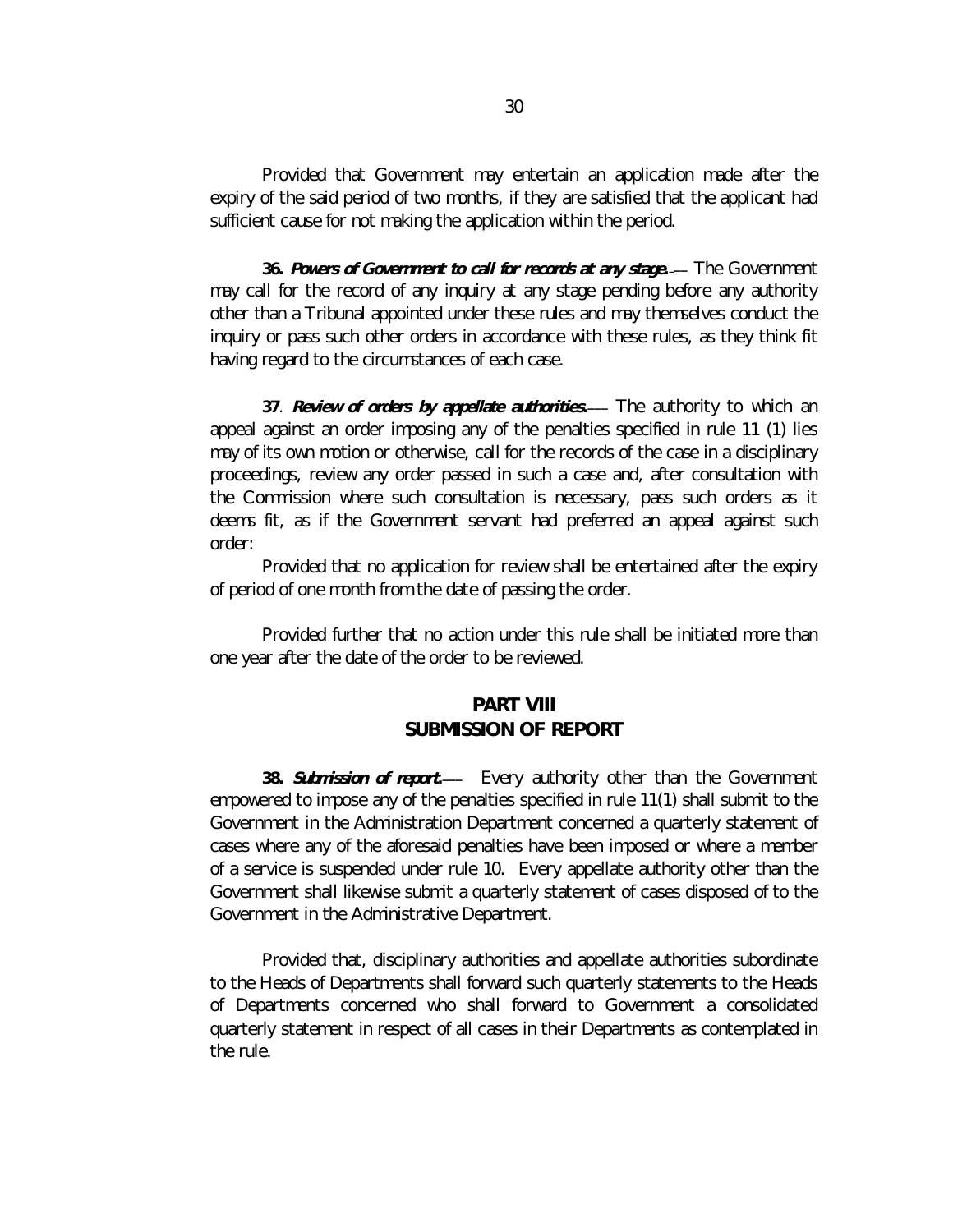# **PART IX MISCELLANEOUS**

**39.** *Repeal and savings***.** *\_\_\_* (1) The Kerala Civil Services (Classification, Control and Appeal) Rules, 1957, are hereby repealed:

Provided that,

(a) such repeal shall not affect the previous operation of the said rules, notifications and orders or anything done or any action taken thereunder;

(b) any proceedings under the said rules, notifications or orders pending at the commencement of these rules shall be continued and disposed of as far as may be, in accordance with the provisions of these rules.

(2) Nothing in these rules shall operate to deprive any person to whom these rules apply of any right of appeal which had accrued to him under the rules repealed by sub-rule (1) in respect of any order passed before the commencement of these rules.

(3) An appeal pending at or preferred after the commencement of these rules against an order made before such commencement shall be considered and orders thereon shall be passed, in accordance with these rules.

**40**. Nothing contained in these rules shall apply to the recovery of cost of correction or revision in survey work from the pay of the concerned member of the Kerala Survey and Land Records Subordinate Service.

**41.** *Removal of doubts***.** *\_\_\_* Where a doubt arises as to the interpretation of any of the provisions of these rules, the matter shall be referred to the State Government whose decision thereon shall be final.

#### **SCHEDULE-1**

#### *(See-Rule 7)* **KERALA STATE SERVICES**

- 1. The Kerala Agricultural Service.
- 2. The Kerala Agricultural Income Tax and Sales Tax Service.
- 3. The Kerala Animal Husbandry Service.
- 3A. The Kerala Architectural Service.
- 3B. The Kerala Civil Judicial Service.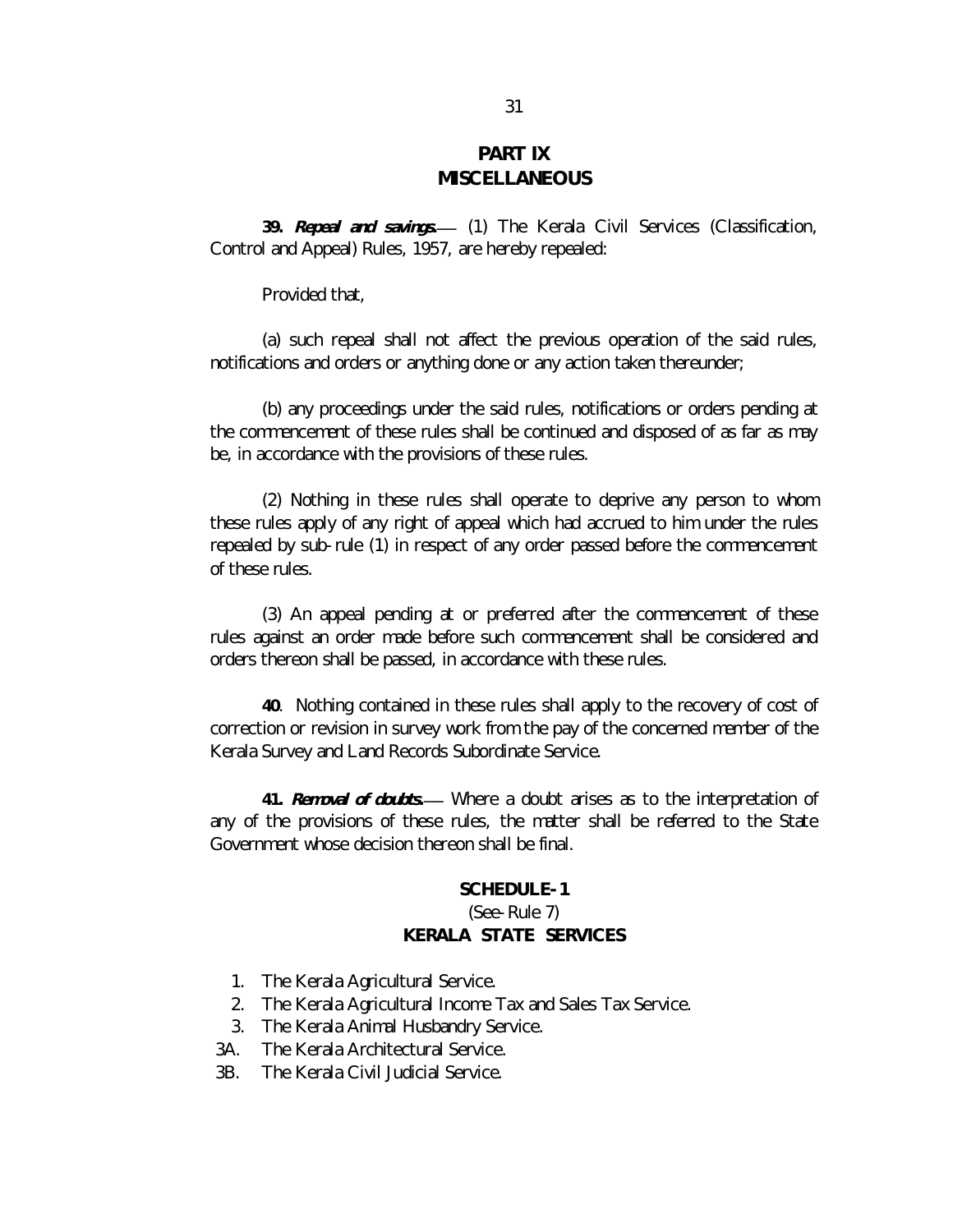- 4. The Kerala Civil Service (Executive).
- 4A. The Kerala Civil Supplies Service.
- 5. The Kerala Co-operative Service.
- 5A. The Kerala Craftsman Training Service.
- 5AA. The Kerala Criminal Judicial Service.
- 5B. The Kerala Collegiate Education Service.
- 5C. The Kerala Dairy Development Service.
- 5D. The Kerala Drugs Control Service.
- 5E. The Kerala Electrical Inspectorate Service.
- 6.  $\left[ \begin{matrix} \star \star \star & \star \star \star & \star \star \star & \star \star \star \end{matrix} \right]$
- 7. The Kerala Engineering Service.
- 8. The Kerala Excise and Prohibition Service.
- 8A. The Kerala Factories and Boilers Service.
- 9. The Kerala Fire Service.
- 10. The Kerala Fisheries Service.
- 11. The Kerala Forest Service.
- 12. The Kerala General Service.
- 12A. The Kerala Geology Service.
- 12B. The Kerala General Education Service.
- 13. The Kerala Government Presses Service.
- 14. The Kerala Harijan Welfare Service.
- 14A. The Kerala Harijan Welfare Tribal Research and Training Centre Service.
- 15. The Kerala Health Service.
- 15A. The Kerala State Higher Judicial Service.
- 16. The Kerala Hindu Religious and Charitable Endowments Service.
- 16A. The Kerala Homoeopathic Service.
- 17. The Kerala Industries Service.
- 17A.  $\left[ \begin{matrix} * & * & * & * \end{matrix} \right]$  \*\*\* \*\*\*]
- 18. The Kerala Jail Service.
- 18A.  $\begin{bmatrix} \star \star \star & \star \end{bmatrix} \star \star \star$  \*\*\*
- 19. The Kerala Labour Service.
- 20. The Kerala Local Fund Audit Service.
- 20A. The Kerala Lotteries Service.
- 20B. The Kerala Medical Education Service.
- 21. The Kerala Municipal Commissioner's Service.
- 21A. The Kerala National Employment Service.
- 22. The Kerala National Savings Service.
- 22A. The Kerala Port Service.
- 22AA. The Kerala Panchayat Service.
- 23. The Kerala Public Health Engineering Service.
- 23A. The Kerala Public Health Nursing Service.
- 24. The Kerala Public Relations Service.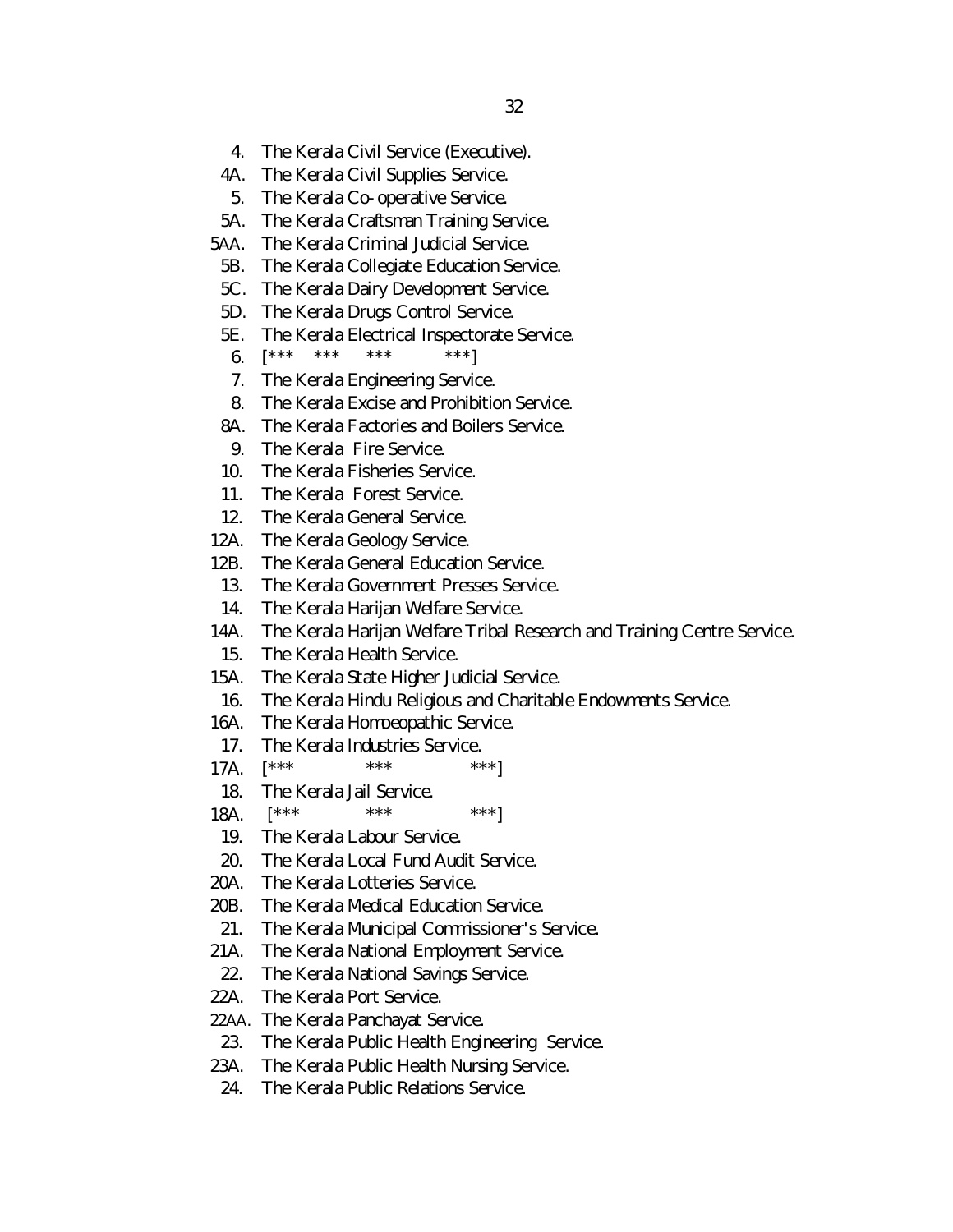- 25. The Kerala Registration Service.
- 26. The Kerala Revenue Service.
- 27. The Kerala Secretariat Service.
- 27A. The Kerala Social Welfare Service.
- 27B. The Kerala Soil Conservation Service.
- 28. The Kerala State Transport Service.
- 29. The Kerala Stationery Service.
- 29A. The Kerala State Insurance Service.
- 30. The Kerala Statistics and Economics Service.
- 30A. [\*\*\* \*\*\* \*\*\* \*\*\*]
- 31. The Kerala Survey and Land Records Service.
- 31A. The Kerala Technical Education Service.
- 31B. The Kerala Tourist Service.
- 31C. The Kerala Town Planning Service.
- 32. [\*\*\* \*\*\* \*\*\* \*\*\* \*\*\*]
- 32A. The Kerala Treasury Service.
- 32B. The Kerala Water Transport Service.
- 33. The Kerala Weights and Measures Service.

#### **SCHEDULE-1I**

*(See Rule 8)*

#### **KERALA SUBORDINATE SERVICES**

- 1. The Kerala Agricultural Subordinate Service.
- 2. The Kerala Agricultural Income Tax and Sales Tax Subordinate Service.
- 3. The Kerala Animal Husbandry Subordinate Service.
- 4. The Kerala Archaeological Subordinate Service.
- 4A. The Kerala Architectural Subordinate Service.
- 4B The Kerala Civil Supplies Subordinate Service
- 5. The Kerala Co-operative Subordinate Service.
- 5A. The Kerala Craftsman Training Subordinate Service.
- 5B. The Kerala Collegiate Education Subordinate Service.
- 5C The Kerala Dairy Development Subordinate Service.
- 5D. The Kerala Drugs Control Subordinate Service.
- 5E. The Kerala Electrical Inspectorate Subordinate Service.
- 6.  $\begin{bmatrix} \star \star \star & \star \star \star & \star \star \star & \star \star \star & \star \star \star \end{bmatrix}$
- 7. The Kerala Engineering Subordinate Service.
- 8. The Kerala Excise and Prohibition Subordinate Service.
- 8A. The Kerala Factories and Boilers Subordinate Service.
- 9. The Kerala Fire Subordinate Service.
- 10. The Kerala Fisheries Subordinate Service.
- 11. The Kerala Forest Subordinate Service.
- 12. The Kerala General Subordinate Service.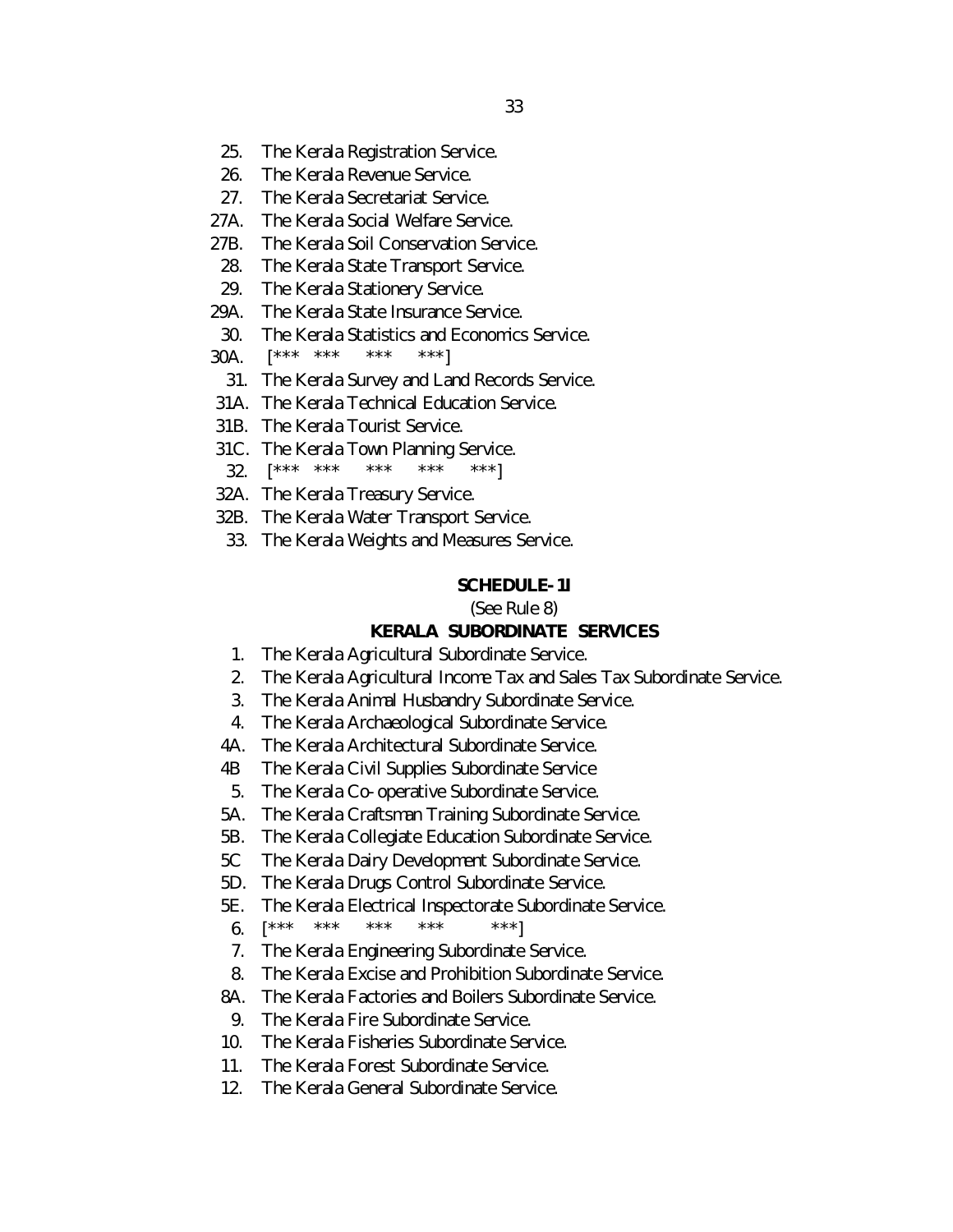- 12A. The Kerala Geology Subordinate Service.
- 12B. The Kerala General Education Subordinate Service.
- 13. The Kerala Government Presses Subordinate Service.
- 14. The Kerala Harijan Welfare Subordinate Service.
- 14A. The Kerala Harijan Welfare Tribal Research and Training Centre Subordinate Service
	- 15. The Kerala Health Subordinate Service.
- 15A. The Kerala Homoeopathic Subordinate Service.
	- 16. The Kerala Industries Subordinate Service.
- 16A. The Kerala Indigenous Medicine Subordinate Service.
- 17. The Kerala Jails Subordinate Service.
- 18. The Kerala Judicial Ministerial Service.
- 19. The Kerala Labour Subordinate Service.
- 20. The Kerala Last Grade Service.
- 21. The Kerala Local Fund Audit Subordinate Service.
- 21A. The Kerala Lotteries Subordinate Service.
- 21B. The Kerala Medical Education Subordinate Service.
	- 22. The Kerala Ministerial Subordinate Service.
- 22A. The Kerala Museum and Zoos Subordinate Service.
- 23. The Kerala National Employment Subordinate Service.
- 23A. The Kerala Port Subordinate Service.
- 23B. The Kerala Panchayat Subordinate Service.
- 23C. The Kerala Part-time Contingent Service.
	- 24. The Kerala Public Health Engineering Subordinate Service.
- 24A. The Kerala Public Health Nursing Subordinate Service.
	- 25. The Kerala Public Relations Subordinate Service.
	- 26. The Kerala Registration Subordinate Service.
	- 27. The Kerala Revenue Subordinate Service.
- 28. The Kerala Secretariat Subordinate Service.
- 28A. The Kerala Social Welfare Subordinate Service.
- 28B. The Kerala Soil Conservation Subordinate Service.
	- 29. The Kerala Stationery Subordinate Service.
- 30. The Kerala Statistics and Economics Subordinate Service.
- 30A.  $\begin{bmatrix} \star \star \star & \star \star \star & \star \star \star & \star \star \star & \star \star \star \end{bmatrix}$ 
	- 31. The Kerala State Transport Subordinate Service.
	- 32. The Kerala Survey and Land Records Subordinate Service.
- 32A. The Kerala Technical Education Subordinate Service.
- 33. [\*\*\* \*\*\* \*\*\* \*\*\* \*\*\*]
- 33A. The Kerala Tourist Subordinate Service.
- 33B. The Kerala Town Planning Subordinate Service.
- 33C. The Kerala Treasury Subordinate Service.
- 33D. The Kerala Water Transport Subordinate Service.